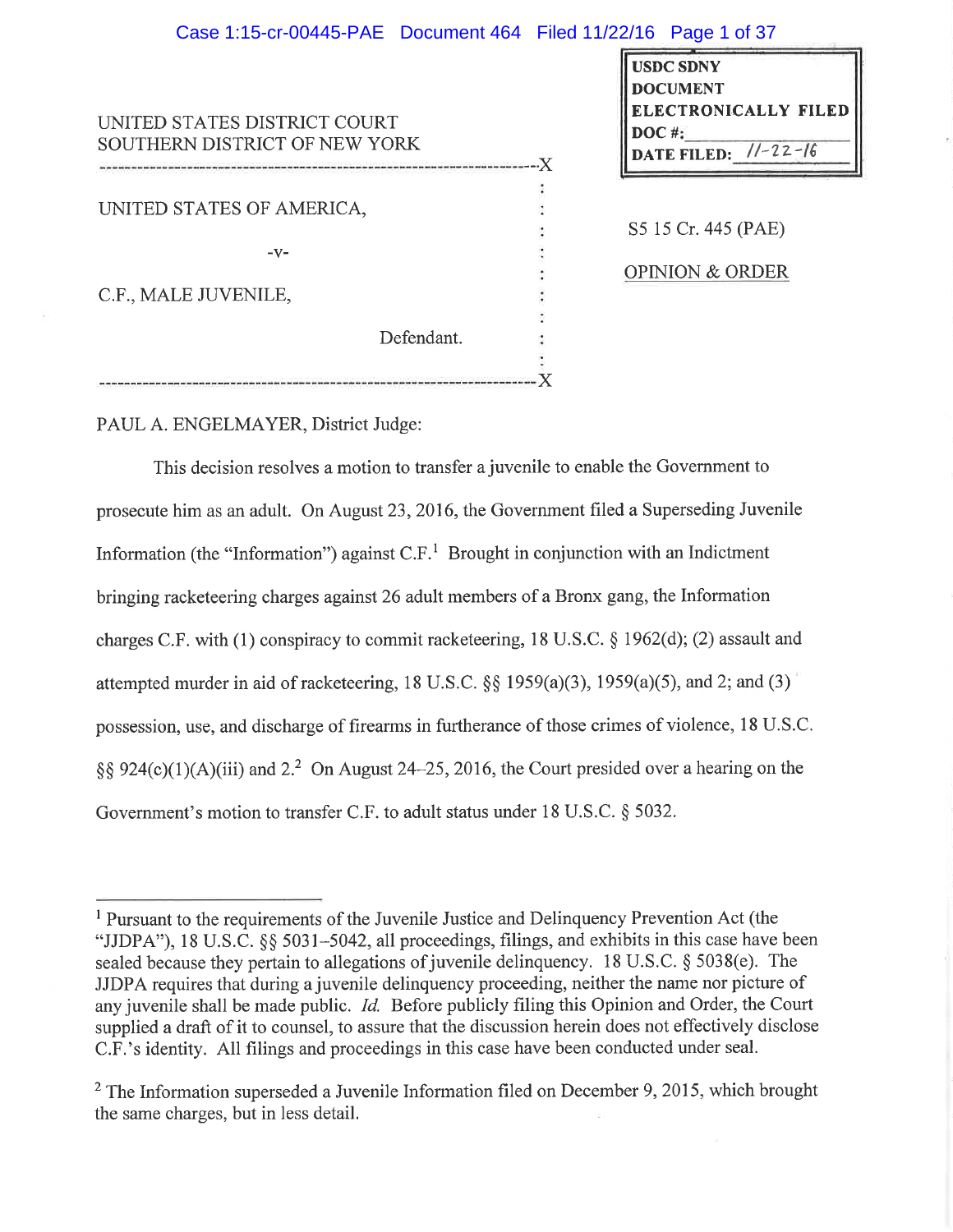For the following reasons, the Court denies the motion to transfer C.F. to adult status.

## **I. Background**

### **A. The Racketeering Charges Relating to the 18 Park Gang**

 The charges against C.F. were brought contemporaneously with an Indictment—returned on December 9, 2015, and superseded on September 28, 2016—against 26 adult defendants alleged to have been members or associates of a Bronx gang, known as "18 Park" or "18 Park— Young Money." *See* Indictment S6 15 Cr. 445 (PAE) (the "Superseding Indictment"). The gang is alleged to have been based in the Patterson Houses, a public housing project in the South Bronx, and to have controlled the northern portion of that project, from approximately East 143rd Street to East 148th Street, between Morris Avenue and Third Avenue.

 The Superseding Indictment alleges that 18 Park's members sold retail and wholesale quantities of illegal drugs—including crack cocaine, cocaine, heroin, and marijuana—and committed acts of violence to preserve and extend the gang's authority and its drug distribution activities. These acts of violence included two murders and numerous attempted murders and assaults, largely directed at rival gangs, including gangs known as the YGz ("Young Gunnaz"), Square Gang, and the Courtland Avenue Crew. These rival gangs are alleged to have controlled adjoining areas of the Patterson Houses.

The Superseding Indictment brings charges of conspiracy to commit racketeering, 18 U.S.C. § 1962(d); narcotics conspiracy, 21 U.S.C. § 846; murder in aid of racketeering, 18 U.S.C. § 1959(a)(1); assault and attempted murder in aid of racketeering, 18 U.S.C. §§ 1959(a)(3) and 1959(a)(5); and firearms charges, 18 U.S.C. § 924(c)(1)(A)(iii). Various defendants have pleaded guilty. On November 21, 2016, three defendants were convicted on all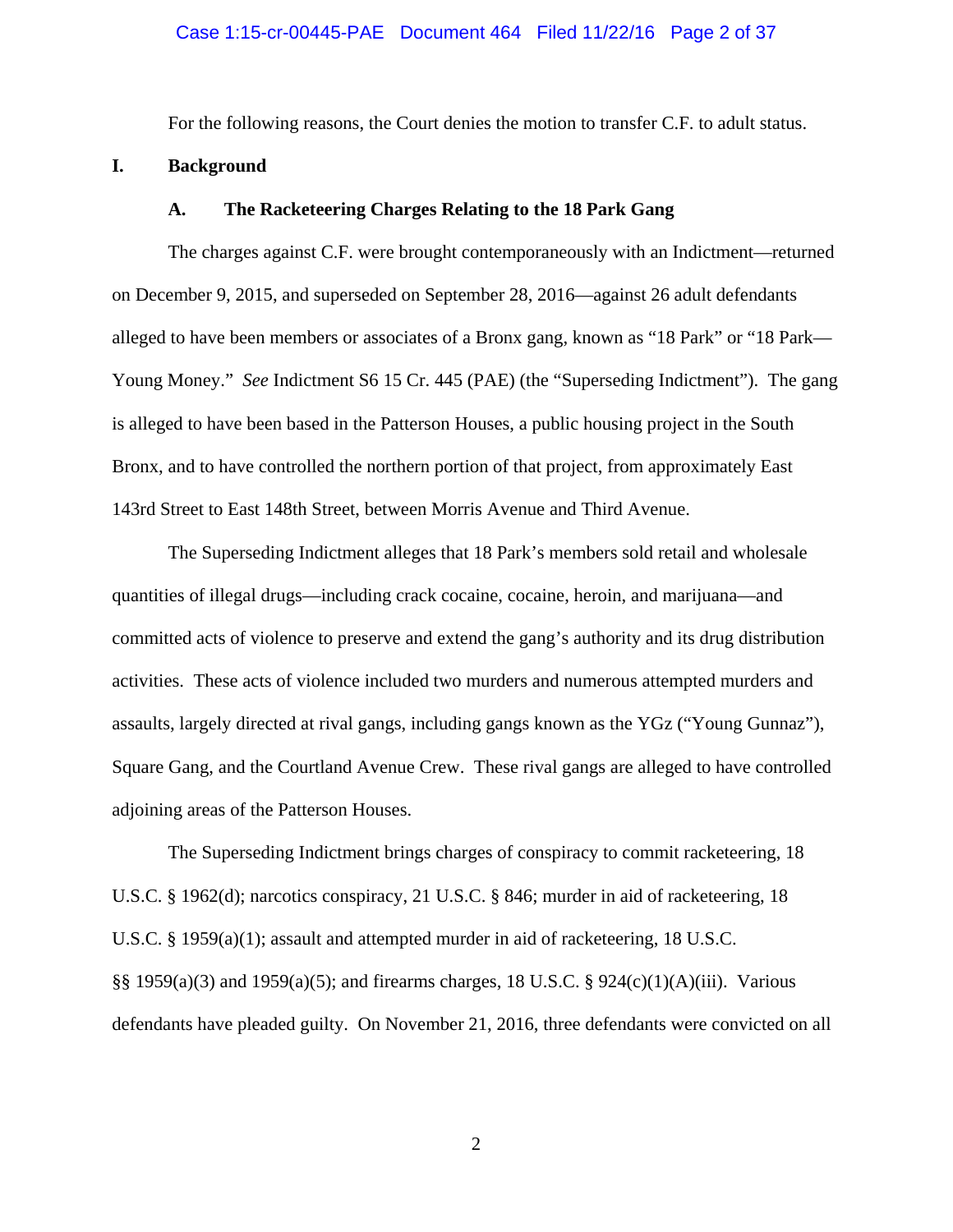## Case 1:15-cr-00445-PAE Document 464 Filed 11/22/16 Page 3 of 37

charges against them, following a jury trial that began on October 31, 2016. Trials for the remaining defendants are scheduled to commence on February 21, 2017 and June 26, 2017.

### **B. The Juvenile Information Filed Against C.F.**

 On December 9, 2015, the Government filed a Juvenile Information against C.F., S3 15 Cr. 445 (PAE), and, on August 23, 2016, a Superseding Juvenile Information, S5 15 Cr. 445 (PAE). Its three counts arise from C.F.'s alleged participation, between 2013 and December 2015, in 18 Park, which the Information terms a racketeering and drug-trafficking organization.

Count One charges conspiracy to commit racketeering. It alleges that C.F. committed eight acts in furtherance. These include, between 2013 and 2015, storing narcotics and firearms at his residence on behalf of 18 Park; in or about fall 2013, committing, with two coconspirators, a shooting that targeted members of a rival gang; and, on July 29, 2015, participating in an attempted murder in which C.F. fired shots at members of a rival gang. Count Two charges C.F. with assault and attempted murder in aid of racketeering, in connection with the July 29, 2015 shooting. Count Three charges the use, carrying, possession, and discharge of a firearm, in connection with offenses charged in both Counts One and Two.

## **C. Procedural Background**

 C.F., who was age 17 years and 10 months as of his arrest, was detained on December 9, 2015. Since shortly after, he has been held at the Essex County Juvenile Detention Center in New Jersey. He is attending—by all accounts productively—Sojourn High School, a public high school for persons charged with juvenile offenses whose cases are pending. *See infra* pp. 28–37*.* 

On December 15, 2015, the Government moved to transfer C.F. to adult status, and sought a hearing on that motion, under 18 U.S.C. § 5032. The parties' expert psychologists and a social worker then conducted evaluations of C.F. and submitted reports. These reports were by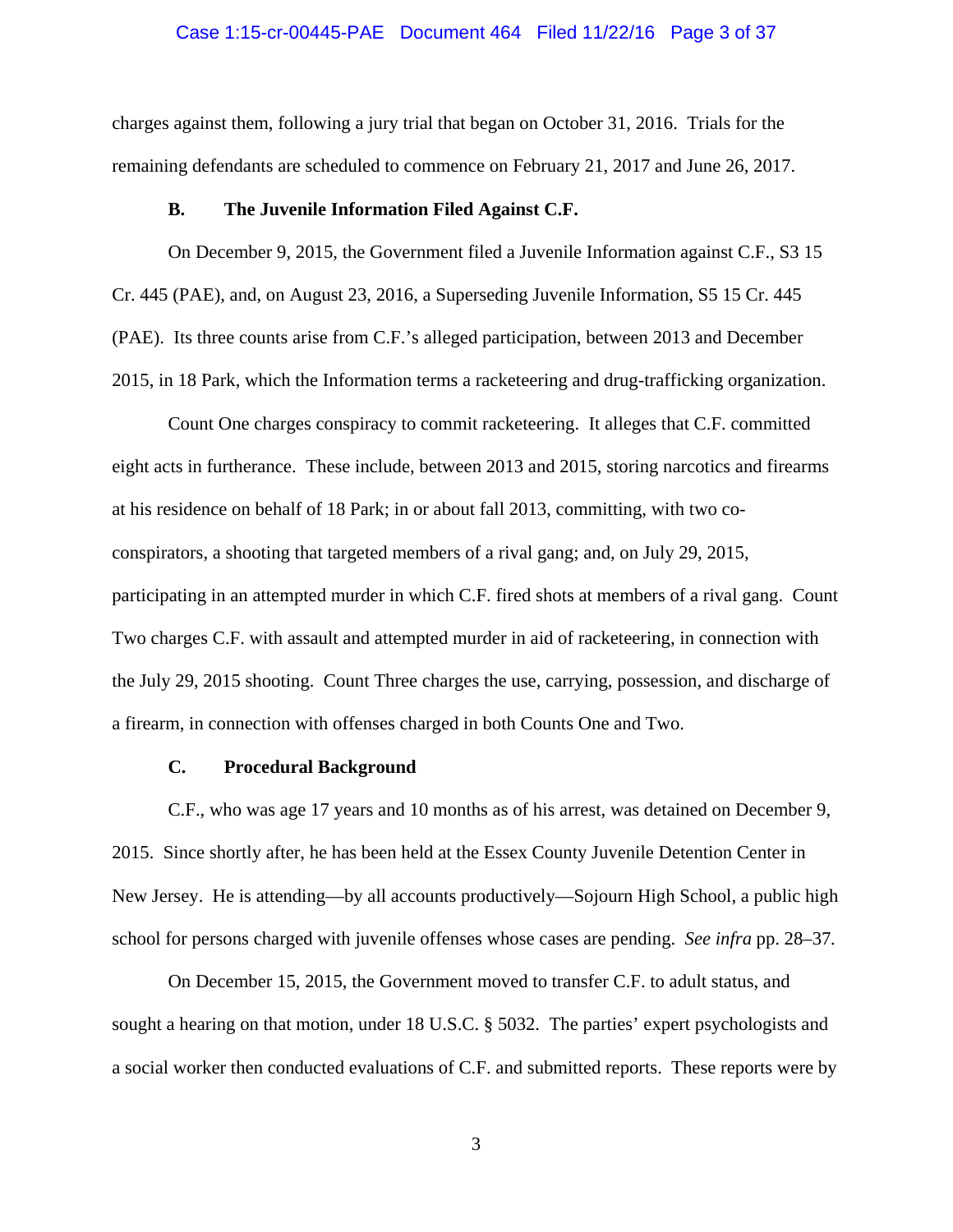### Case 1:15-cr-00445-PAE Document 464 Filed 11/22/16 Page 4 of 37

Dr. Cheryl Paradis, a psychologist retained by the Government ("Paradis Rpt."); Dr. Jessica Pearson, a psychologist retained by the defense ("Pearson Rpt."); and Lisa Orloff, a social worker retained by the defense, who served as a mitigation expert and conducted extensive interviews ("Orloff Rpt."). The United States Probation Office also submitted a report, pursuant to 18 U.S.C. § 5037(e). The Government and defense counsel made pre-hearing submissions.

 On August 24–25, 2016, the Court held an evidentiary hearing on the transfer motion. Eight witnesses testified. The Government called Dr. Paradis and Special Agent Candice Henry of the Bureau of Alcohol, Tobacco, Firearms, and Explosives, who testified as to evidence of C.F.'s criminal conduct. The defense called Dr. Pearson; Orloff; three teachers from a middle and high school C.F. attended, Hostos Lincoln Academy of Science ("Hostos")—Syed Hasan, Francesca Martinelli, and Theresa Stillwell; and a social worker from the same school, Robert Dalmau.<sup>3</sup>

On September 14, 2016, the Court received post-hearing memoranda from the parties.

## **II. Discussion**

 $\overline{a}$ 

### **A. Applicable Law**

The JJDPA, 18 U.S.C. §§ 5031–5042, provides special procedures for the prosecution of juveniles alleged to have committed federal crimes.<sup>4</sup> The JJDPA's primary purposes are "to remove juveniles from the ordinary criminal process in order to avoid the stigma of a prior

 $3$  "Tr." refers to the hearing transcript; "GX" and "DX" refer, respectively, to exhibits received at the hearing.

 $4 A$  "juvenile" is defined as a person who has not attained his 18th birthday or a person who has not attained his 21st birthday if proceeded against under the statute for an alleged act of juvenile delinquency. 18 U.S.C. § 5031.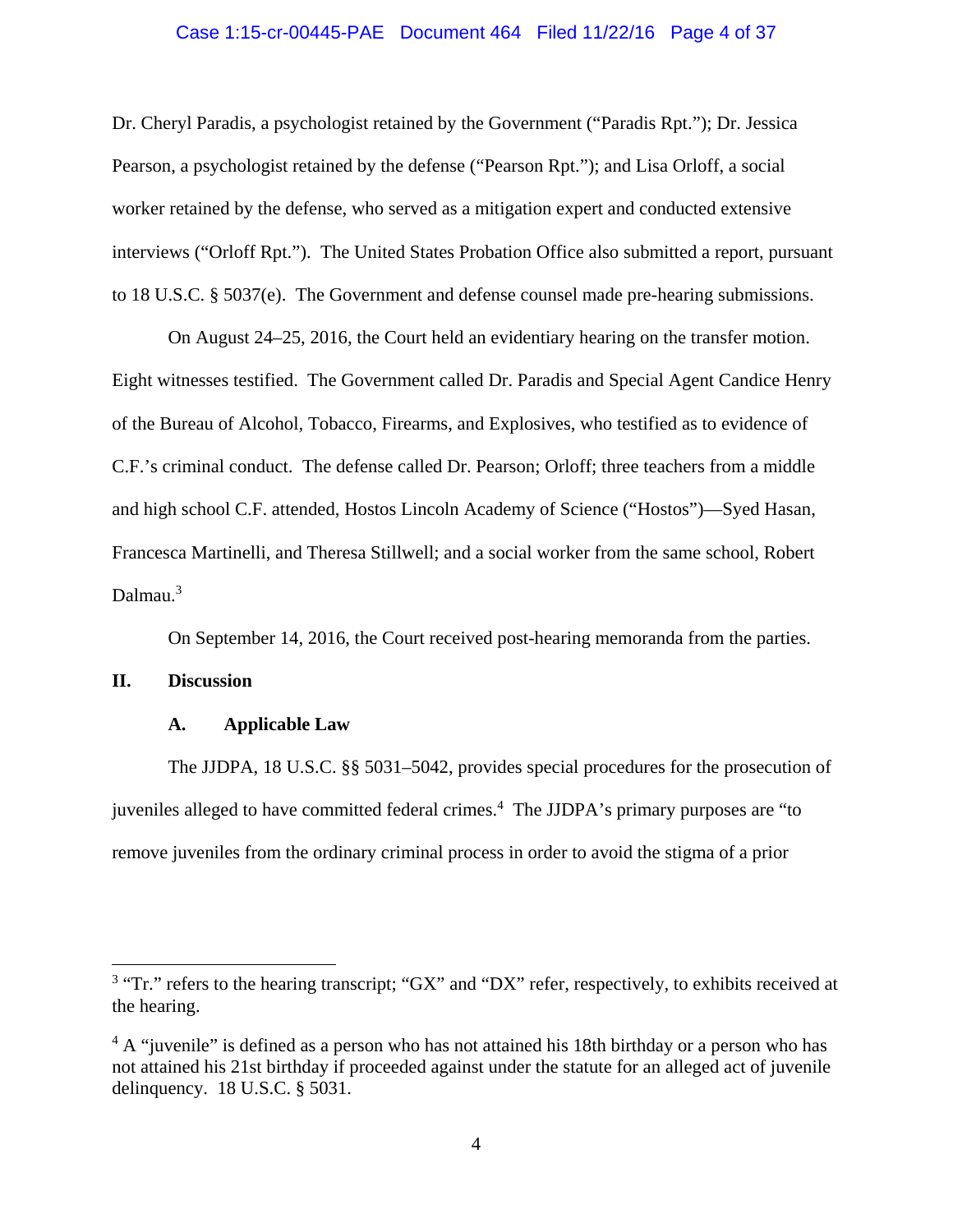### Case 1:15-cr-00445-PAE Document 464 Filed 11/22/16 Page 5 of 37

criminal conviction and to encourage treatment and rehabilitation." *United States v. Juvenile Male No. 1*, 47 F.3d 68, 71 (2d Cir. 1995) (quotation omitted).

Under the JJDPA, for a juvenile to be transferred to adult status, the Attorney General must move for such transfer and certify that there is a substantial federal interest in prosecution as an adult. 18 U.S.C.  $\S 5032$ <sup>5</sup> Transfer upon a government motion is mandatory in some circumstances (*e.g.*, when a juvenile over age 16 who had previously been convicted of a state felony is charged with specified crimes). *Id.* In the circumstances here, involving a juvenile at least age 15 and charged with an act defined as a crime of violence, the Court, to transfer the juvenile to adult status, must find doing so "in the interest of justice." *Id.*<sup>6</sup>

 Under the statute, to determine whether transfer to adult status is in "the interest of justice," the district court must consider and make findings as to the following six factors: (1) "the age and social background of the juvenile;" (2) "the nature of the alleged offense;" (3) "the extent and nature of the juvenile's prior delinquency record;" (4) "the juvenile's present intellectual development and psychological maturity;" (5) "the nature of past treatment efforts and the juvenile's response to such efforts;" and (6) "the availability of programs designed to treat the juvenile's behavioral problems." *Id.* The Court's findings as to these factors are by a preponderance of the evidence. *United States v. Doe*, 49 F.3d 859, 868 (2d Cir. 1995). The JJDPA presumes that juvenile adjudication is appropriate, unless the Government, which carries

 $\overline{a}$ 

<sup>5</sup> The Government has so certified here. *See* Information S3 15 Cr. 445 (PAE) & Exhibit A; 28 C.F.R. § 0.57.

<sup>&</sup>lt;sup>6</sup> Where a juvenile is not transferred, the case proceeds under procedures set by the JJDPA, which include the holding of a juvenile delinquency hearing by the district court, with limited disclosure of the identity of the juvenile defendant and other information. *See, e.g.*, 18 U.S.C. §§ 5032, 5038. An adverse result takes the form of a finding of juvenile delinquency, not a criminal conviction. *See id.* § 5032; *United States v. Brian N.*, 900 F.2d 218, 220 (10th Cir. 1990).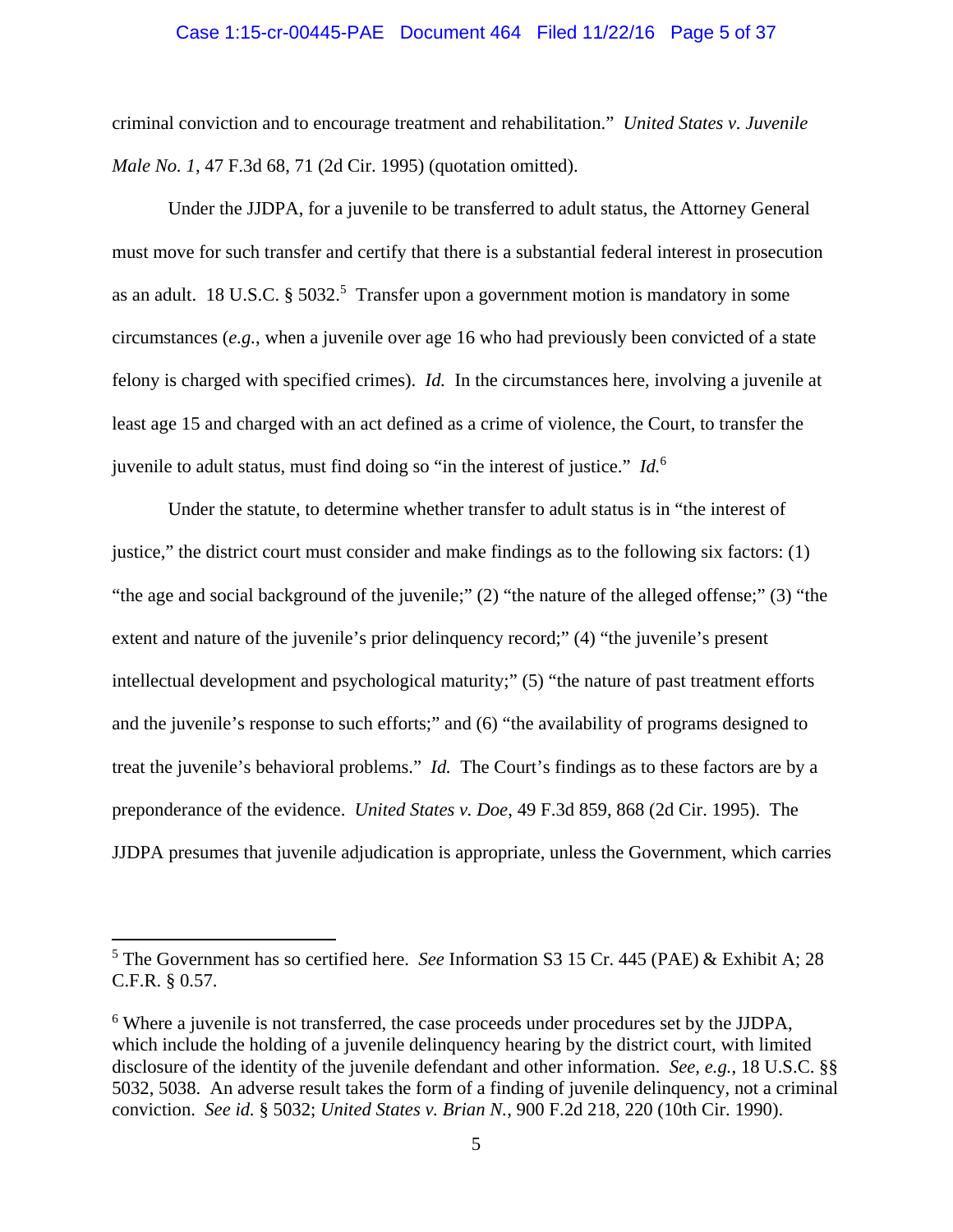# Case 1:15-cr-00445-PAE Document 464 Filed 11/22/16 Page 6 of 37

the burden of proof, establishes that prosecution as an adult is warranted. *See United States v. Nelson*, 68 F.3d 583, 588 (2d Cir. 1995) ("*Nelson I*") (citing *United States v. A.R.*, 38 F.3d 699, 706 (3d Cir. 1994) ("The statute clearly intends a presumption of juvenile treatment[.]"); *Juvenile Male No. 1*, 47 F.3d at 71.

 As to the six statutory factors, the Second Circuit has explained that these shed light on the juvenile's potential for rehabilitation, as "[p]ermeating the transfer decision and the six-factor inquiry is the notion of rehabilitation." *United States v. Nelson*, 90 F.3d 636, 640 (2d Cir. 1996) ("*Nelson II*"). In evaluating these factors, a district court "may balance the factors in any way that seems appropriate to it"; the factors need not be given equal weight. *Nelson I*, 68 F.3d at 588. As a broad guidepost, however, the Court is to balance "the goal of rehabilitation" against "the threat to society posed by juvenile crime." *Nelson II*, 90 F.3d at 640 (quotation omitted); *United States v. Ramirez*, 297 F.3d 185, 193 (2d Cir. 2002). As a result, in weighing the factors, the nature of the offense and the defendant's potential for rehabilitation "are often properly given special emphasis." *Ramirez*, 297 F.3d at 193. A court may give added weight to the nature of the offense when the crime at issue, such as intentional murder, is particularly serious, *see Nelson I*, 68 F*.*3d at 590.

 The ultimate issue for the Court as to rehabilitation is whether the Government has "prove[d]" that the juvenile's rehabilitation through juvenile treatment "is *not* likely." *Nelson II*, 90 F.3d at 641 (emphasis in original) ("While the district court may frame the analytical issues as whether rehabilitation is 'likely,' the motion to transfer may be granted only when the government proves that rehabilitation is *not* likely."). The Court is not to shift the burden to the juvenile of proving that rehabilitation is likely. *Id.* At the same time, to deny a transfer motion, it is not enough for the Court to find a mere "glimmer of hope" for the juvenile. *Nelson I*, 68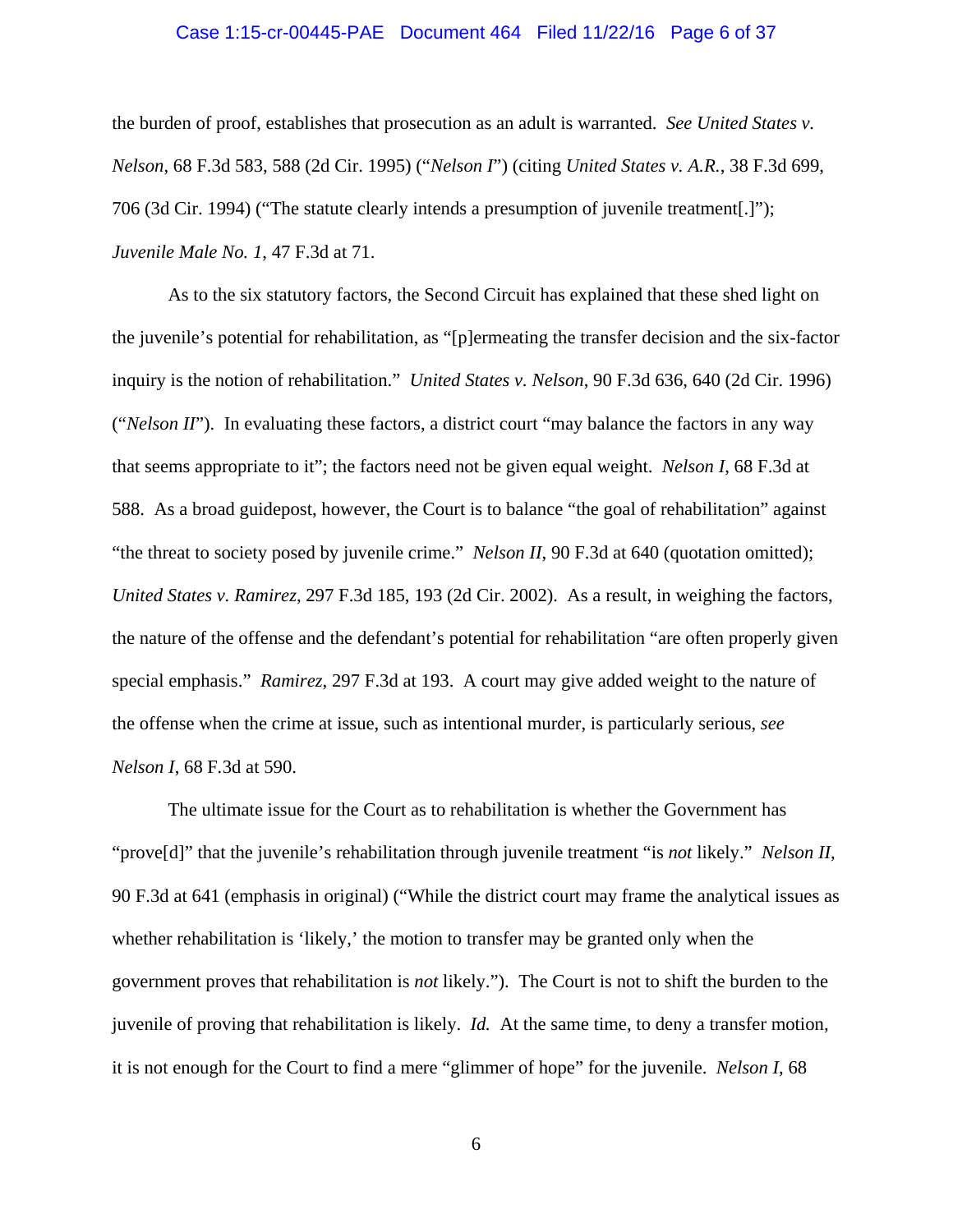#### Case 1:15-cr-00445-PAE Document 464 Filed 11/22/16 Page 7 of 37

F.3d at 590 ("[A] glimmer of hope in future treatment, standing alone, would be insufficient to warrant a finding that rehabilitation is likely."). Because § 5032's ultimate command is that transfer be granted if in the interest of justice, in rare cases, transfer to adult status may be denied even where rehabilitation is not demonstrably likely. *Nelson II*, 90 F.3d at 640–41.

### **B. Assessment of the § 5032 Factors**

The Court has carefully considered the six statutory factors in light of the interest of justice standard. This case presents a close question. The Government has pursued transfer to adult status, rightly emphasizing the serious nature of C.F.'s criminal acts. The defense, for its part, rightly emphasizes C.F.'s potential for rehabilitation, if liberated from his destructive home and neighborhood environment and given treatment and tutelage tailored to his needs, and notes that C.F. has made strides since his removal to a juvenile treatment facility following his arrest. On balance, the Court finds that the Government has not "prove[d]" that C.F.'s rehabilitation through juvenile treatment is "not likely," *Nelson II*, 90 F.3d at 641, that C.F. has a reasonable prospect of rehabilitation, and that transfer of C.F. to adult status is not in the interest of justice.

### **1. C.F.'s Age and Social Background**

Like the other factors, the Court assesses the juvenile's age and social background as a means of gauging the juvenile's potential for rehabilitation. *Nelson II*, 90 F.3d at 640. As to age, a court is to consider the juvenile's age both at the time of his criminal acts and at the time of the transfer hearing. *Nelson I*, 68 F.3d at 589. As to the former, a crime committed when the juvenile was "very young" or that was "an isolated indiscretion" supports transfer less, whereas conduct that occurs closer to age 18 or over a prolonged period of time supports transfer more. *See Doe*, 49 F.3d at 867. As to the latter, "current age is significant for a determination of whether juvenile-type rehabilitation programs would be appropriate for" a juvenile, mindful that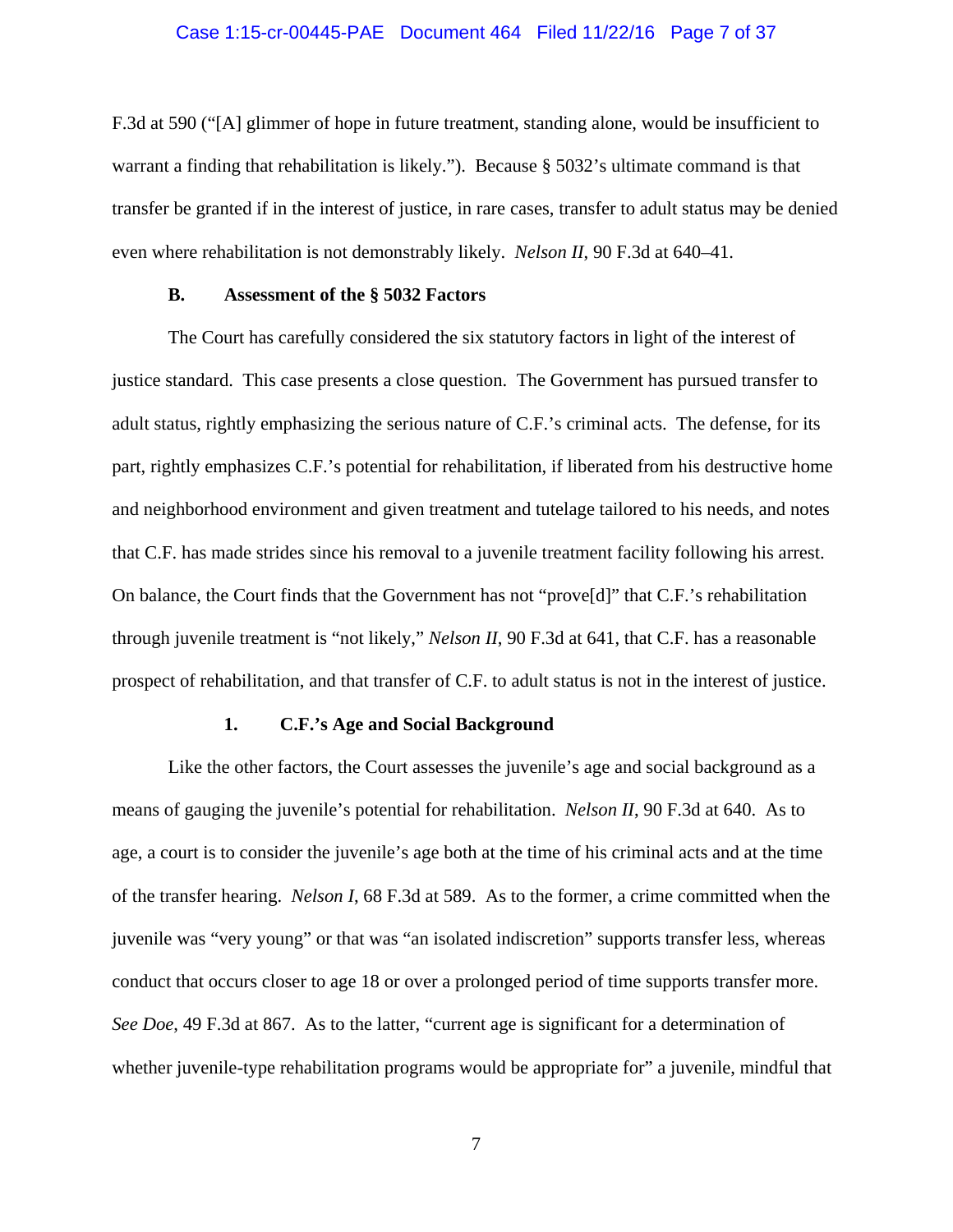### Case 1:15-cr-00445-PAE Document 464 Filed 11/22/16 Page 8 of 37

"the more mature a juvenile becomes, the harder it becomes to reform the juvenile's values and behavior." *Nelson I*, 68 F.3d at 589 (quotation omitted). Alongside the juvenile's chronologic age, the Court considers his social background because the juvenile's life experience may shed light on his actual level of maturity and his capacity for growth, which ultimately informs the Court's assessment of "whether juvenile-type rehabilitation programs would be appropriate" for him. *Id.*

Although the Court ultimately makes a holistic assessment of this first § 5032 factor, it is clarifying to address distinctly C.F.'s age, at both the times of his offenses and his current age, and his social background. The Court finds that although C.F.'s age at the time of his offenses favors transfer, his social background strongly disfavors transfer, and his current age—given the availability of long-term juvenile programs suited to his needs—also disfavors transfer.

### **a. C.F.'s age at the time of his offenses**

C.F. was born February 16, 1998, and turned 18 on February 16, 2016. As alleged in the Information, the allegations of which the Court must take as true for purposes of this proceeding, *Nelson I*, 68 F.3d at 589, C.F.'s participation in 18 Park extended from age 15 until his arrest at age 17 years and 10 months.<sup>7</sup> His criminal activity was most concentrated at the back end of that period. The three violent acts in which C.F. is alleged to have participated with 18 Park occurred from late in C.F.'s age-16 year to early in his age-17 year. He was 16 years and 8 months on October 2, 2014, when he accompanied an 18 Park member who shot at a member of a rival gang, Information ¶ 8f; 17 years and 2 months on April 15, 2015, when he accompanied an 18 Park member when the other member stabbed and injured a member of a rival gang, *id.* ¶ 8g; and

<sup>&</sup>lt;sup>7</sup> C.F. was age 8 in 2006, the year the Information alleges 18 Park was formed. Information  $\P$  6. The first act that the Information alleges C.F. committed in connection with the gang, however, was in 2013, when he turned 15. *Id.* ¶ 8.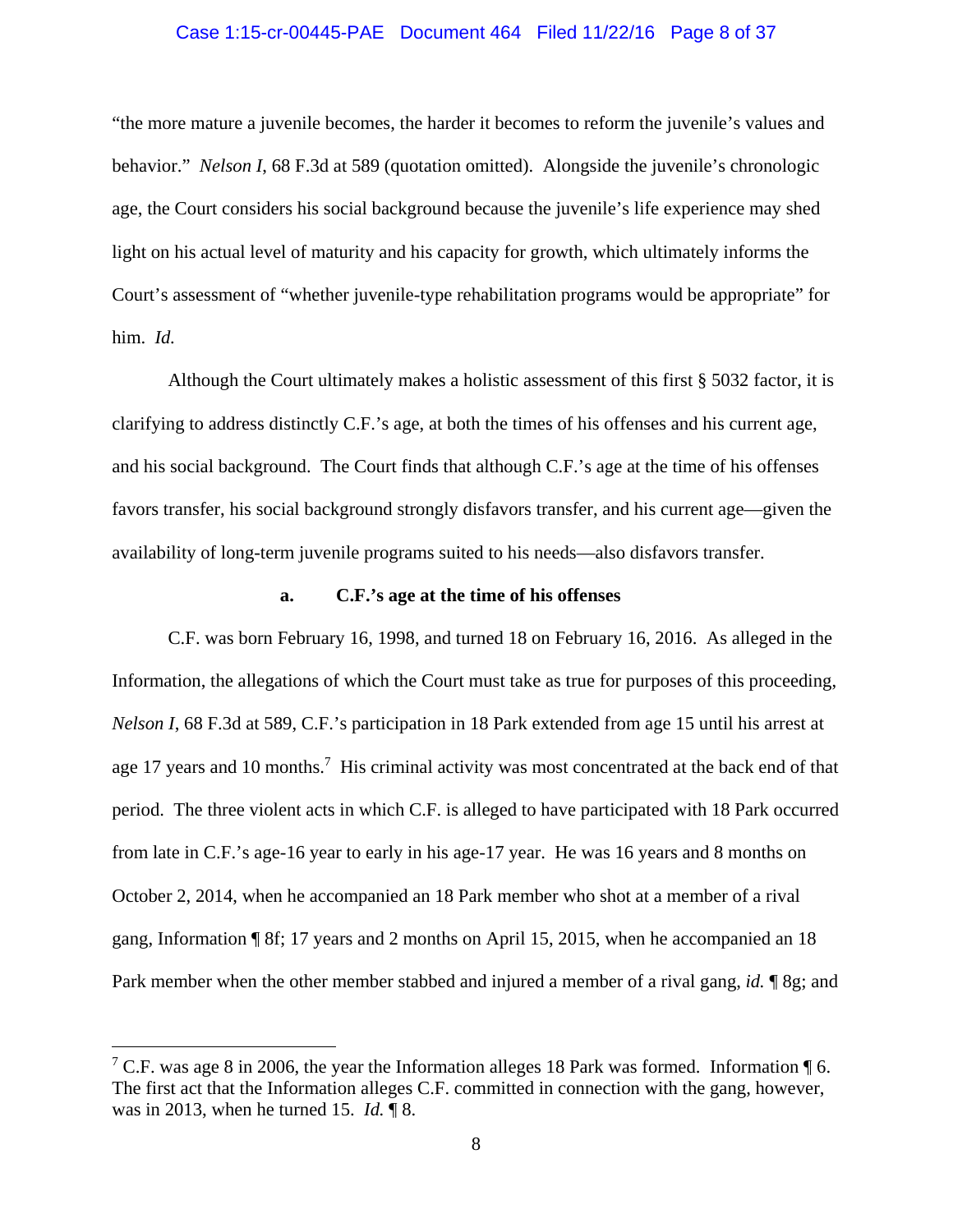### Case 1:15-cr-00445-PAE Document 464 Filed 11/22/16 Page 9 of 37

17 years and 5 months on July 29, 2015, when he fired gunshots at an associate of a rival gang, *id.*  $\parallel$  8h. During fall 2015, when he was age 17 and approximately eight months, C.F. was captured on intercepted phone calls interacting with Marquis Wright, leader of 18 Park's drug distribution operations, which indicated that C.F. was handling cash and illegal drugs and interacting with customers. *See, e.g.*, GX 1C/1CT (October 22, 2015); GX 1O/1OT (November 21, 2015). Beginning at about age 15 and 10 months and extending until his arrest, C.F. also used his residence at points as a stash house for guns and narcotics for 18 Park. *See* Information ¶ 8a.

C.F.'s age at the time of these crimes favors transfer. Not only did his criminal conduct extend until late into his age-17 year when it was interrupted by his arrest but his criminal conduct also escalated such that his most serious crimes were committed within a year, or 18 months at most, of his reaching majority. *See, e.g.*, *Doe*, 49 F.3d at 867 (age favored transfer where juvenile committed robbery at age 16 and extortion at age 17; "because Doe had continued to engage in acts involving [his gang] up to just a year short of his eighteenth birthday, the conduct with which he was charged did not occur either when he was very young or as an isolated indiscretion"); *United States v. Juvenile Male No. 2*, 761 F. Supp. 2d 27, 33 (E.D.N.Y. 2011) (juvenile was "nearly seventeen years old, and therefore was not a young child, at the time of the alleged murders . . . weigh[s] in favor of transfer."). On the facts alleged, C.F.'s crimes cannot be chalked up to chronologic youth.

It is no answer that C.F. committed some crimes at younger ages, such that, had he then stopped, his age as of his crimes might have disfavored transfer. *See, e.g.*, *United States v. Juvenile Male N.R.*, 24 F. App'x 638, 639–40 (8th Cir. 2001) (where juvenile was age 16 at time he killed his stepfather with an axe, age weighed against transfer); *United States v. Juvenile*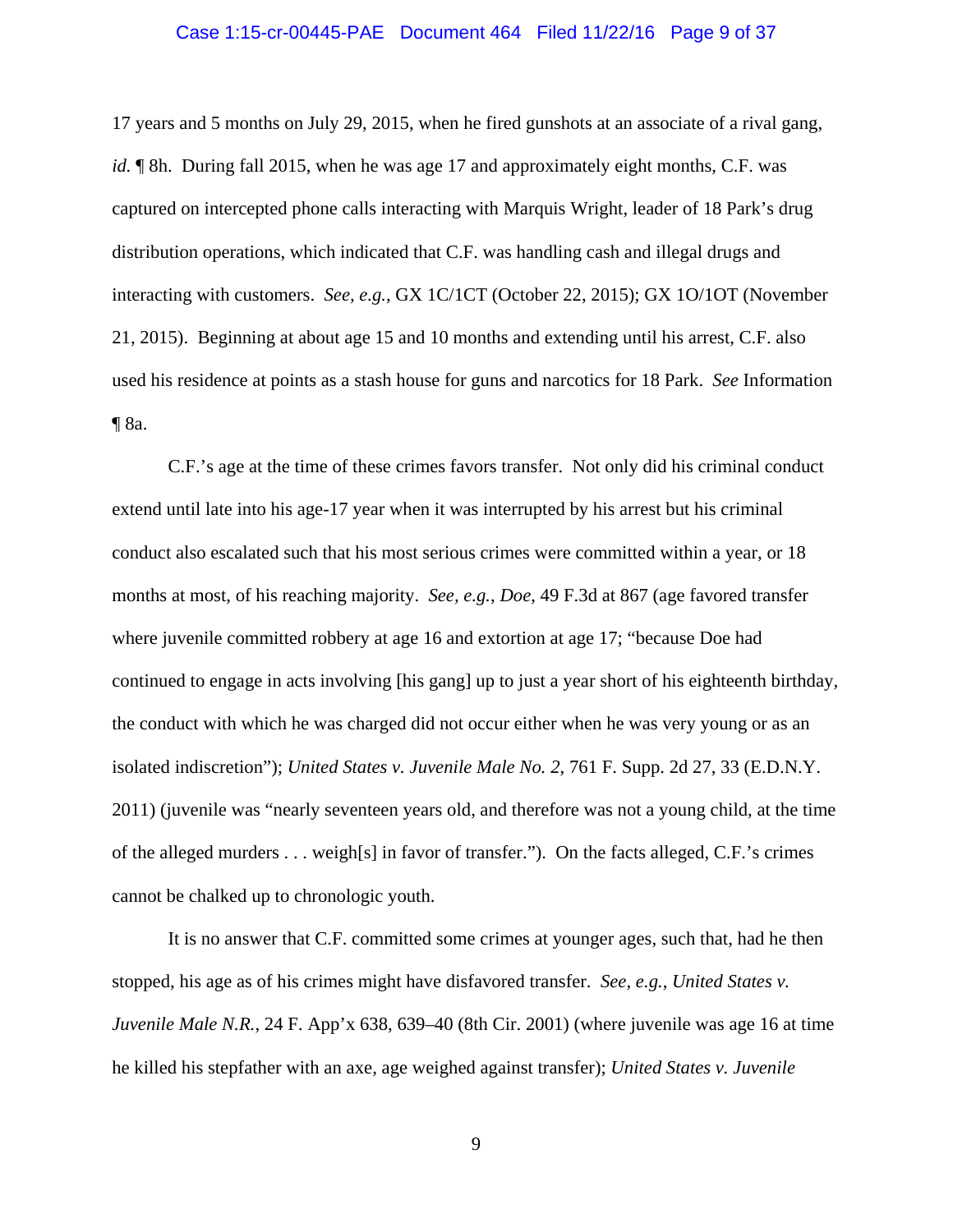*Male*, 844 F. Supp. 2d 333, 339 (E.D.N.Y. 2012) (juvenile's age of 16 years 3 months as of murder weighed against transfer); *United States v. Anthony Y.*, 990 F. Supp. 1310, 1313 (D.N.M. 1998) (juvenile's age of 16 years 2 months as of two felony murders weighed against transfer). C.F.'s pre-age-17 crimes were not isolated events: On the contrary, after he turned 17, his crimes continued, and escalated. That C.F.'s crimes began at a young age thus does not afford him any refuge as to the statutory age factor.<sup>8</sup>

### **b. C.F.'s social background**

The parties' expert psychologists reach different conclusions as to the maturity level that C.F.'s social background reflects. Dr. Paradis opines that C.F.'s maturity level is "similar to many seventeen and eighteen-year-olds," Paradis Rpt. 12; Dr. Pearson opines that C.F. has "developmental immaturity, meaning his level of maturity is younger than his actual age." Pearson Rpt. 13. Having considered these opinions in light of the factual record developed as to C.F., the Court finds Dr. Pearson's more detailed assessment, on the whole, far the more persuasive. In particular, the Court is persuaded that the circumstances of C.F.'s childhood and adolescence, coupled with his severe intellectual and psychological deficits, left him lacking—to a striking degree—the tools needed to navigate school and society productively. These help explain his draw to, and participation as a juvenile in, one of the gangs that dominated his neighborhood.

To explain this assessment, the Court, first, reviews C.F.'s childhood and adolescence. This includes his family and home circumstances and his educational and social history. (This

 $\overline{a}$ 

<sup>&</sup>lt;sup>8</sup> Nor can C.F.'s circumstances fairly be likened to those in which a juvenile's conduct consisted of "a smattering of low level criminality punctuated by a single violent episode when he was close to the age of majority." *A.O., a Male Juvenile*, 2016 WL 4197597, at \*6. Although C.F.'s most serious crime was the July 29, 2015 shooting, he committed multiple crimes in conjunction with 18 Park after turning 17.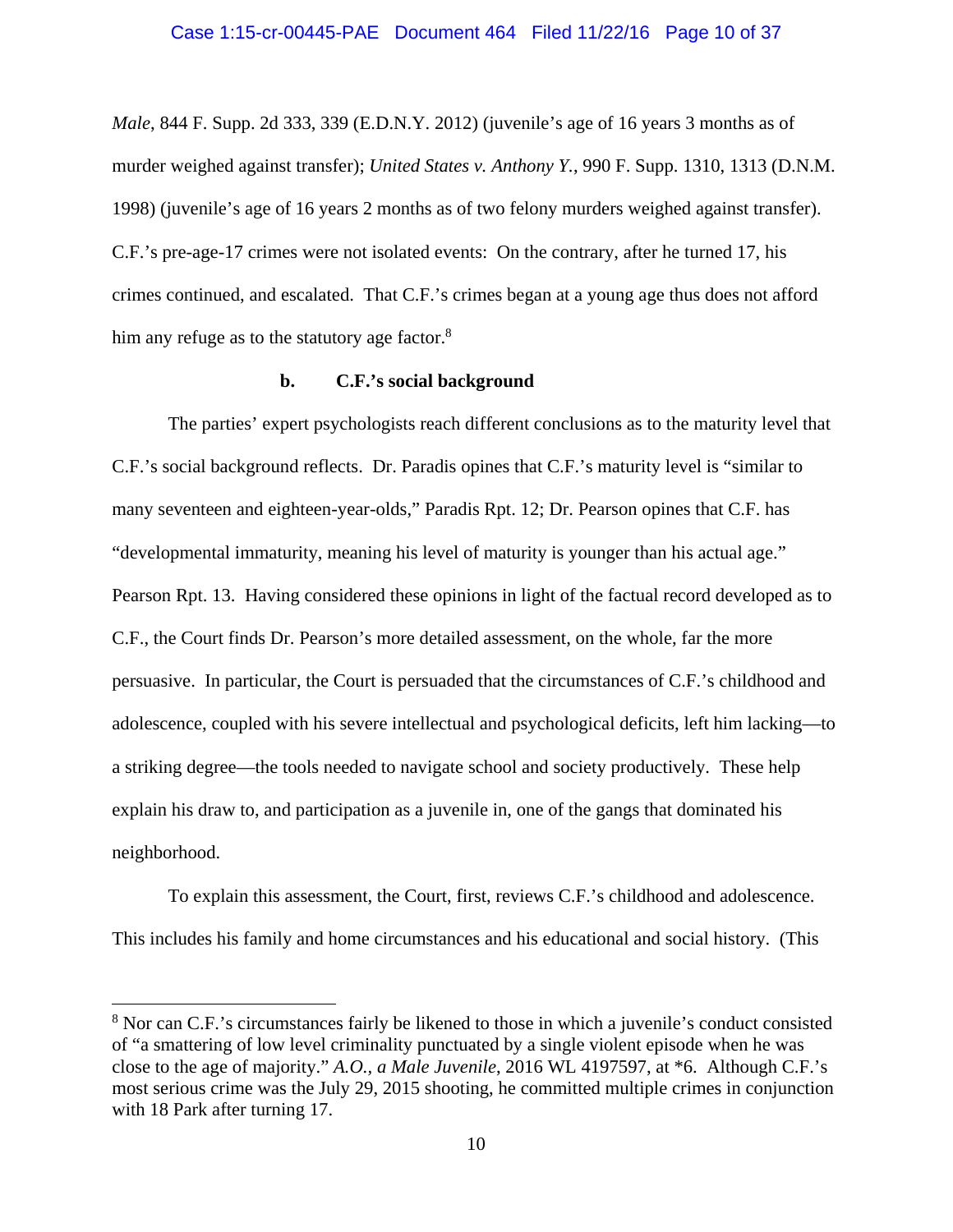#### Case 1:15-cr-00445-PAE Document 464 Filed 11/22/16 Page 11 of 37

background is relevant to several other § 5032 factors.) C.F.'s innate deficiencies are important context for this history. C.F. has major cognitive deficits, which include an IQ that has been measured at 70 and 78 and psychological problems. Under any circumstances, C.F. would have needed substantial support and treatment to cope with the challenges of school and society. But, as his history shows, C.F.'s journey—despite good-faith efforts to help him by educators at his last school—has been marked more by hazards than help. From a young age, he was exposed at home and in his neighborhood to substance abuse, violence, threats, and other anti-social behavior; neglected by his parents, he was largely left to face these obstacles on his own. Consistent with the various teachers' descriptions of C.F.'s affect and behavior as regressive and childlike, he presented to the Court, at the hearing, as a child in an adult's body. These circumstances all inform the Court's assessment of C.F.'s developmental maturity. And they frame the central question as to this factor on the transfer motion: If C.F. were adjudicated delinquent and housed in a behavioral treatment program in a new environment—under the Court's authority to officially detain, for up to five years, a juvenile offender who between ages 18 and 21 has been found delinquent—would C.F. be likely to attain substantially greater maturity and self-control?

C.F. was born to parents from Puerto Rico and raised in the South Bronx. He is the youngest of his mother's five children—there are two older sisters and two older brothers. C.F. shares the same father with one brother. In recent years including at the time of his arrest, C.F. lived in an apartment with his mother and one brother ("Brother-1").<sup>9</sup> C.F.'s mother has worked at various jobs, but struggled financially. Although she received some public assistance, at times

 $\overline{a}$ 

<sup>&</sup>lt;sup>9</sup> The Court refers to C.F.'s brothers as "Brother-1" and "Brother-2" to minimize the risk of identifying C.F.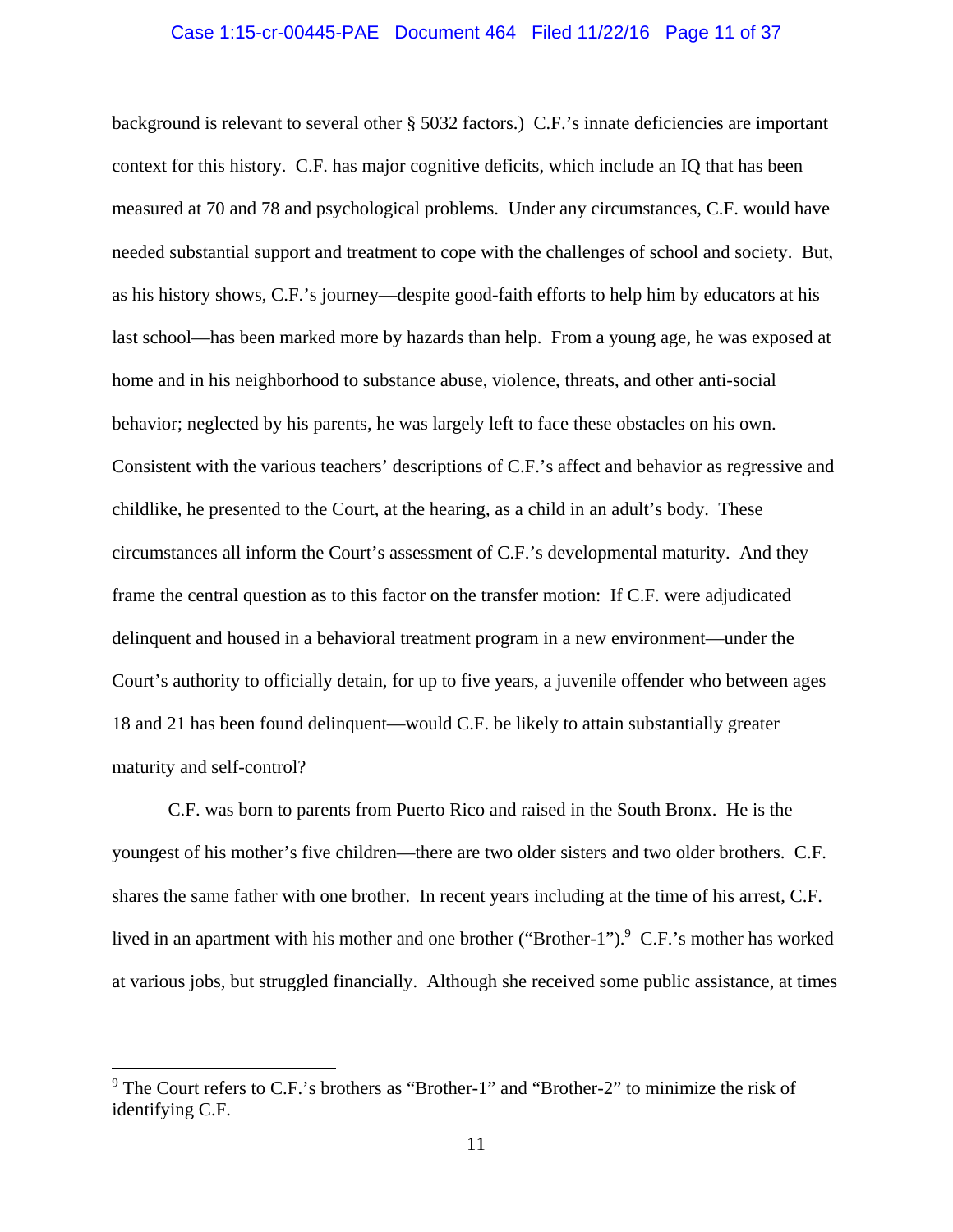# Case 1:15-cr-00445-PAE Document 464 Filed 11/22/16 Page 12 of 37

during C.F.'s childhood the family could not afford to pay electric bills or for necessities such as food and clothing, and faced eviction. *See* Orloff Rpt. 9; Paradis Rpt. 2; Pearson Rpt. 2–3.

For most of C.F.'s youth, his father, who is illiterate, was imprisoned, covering two stretches. Beginning when C.F. was age 3, the father was imprisoned for a year and a half. He was imprisoned again, starting when C.F. was age 7 and lasting until C.F. was age 14 (in 2012). After his release from prison in 2012, the father lived with C.F.'s family for a short time, but C.F.'s mother soon ended the relationship. *See* Paradis Rpt. 2; Pearson Rpt. 2–3; Orloff Rpt. 15.

C.F.'s mother, who largely raised C.F. as a single parent, was often absent. As young as age 7, C.F. was often left alone in the apartment; to therapists, he reported feeling neglected. C.F. spent more time on the streets than with family. Perhaps indicative of parental neglect, during his early childhood, C.F. suffered a series of physical injuries, including a burn, and several head injuries, one caused by a fall as an infant that cost him teeth, another caused by a car accident that fractured his elbow, and a third caused by a swing that left him unconscious. *See* Orloff Rpt. 8–9; Pearson Rpt. 3, 12.

C.F.'s parents abused alcohol. While living with C.F. and C.F.'s mother, C.F.'s father had a substance abuse problem. C.F.'s mother drank alcohol frequently; C.F. saw his mother drink and become intoxicated. Starting at age 16, C.F. regularly drank his mother's alcohol, which was accessible to him. C.F. drank both socially and alone, sometimes beginning in the morning, and sometimes "[u]ntil there isn't anymore," and reported episodes of vomiting, passing out, and blackouts. *See* Orloff Rpt. 11; Paradis Rpt. 2, 5–6; Pearson Rpt. 3, 12.

C.F.'s older brothers had behavioral issues. Brother-1, who at all times lived with C.F., suffers from a mental illness consistent with schizophrenia. Brother-1 once tried to hang himself. Since turning 18, Brother-1 has refused treatment for his mental health problems.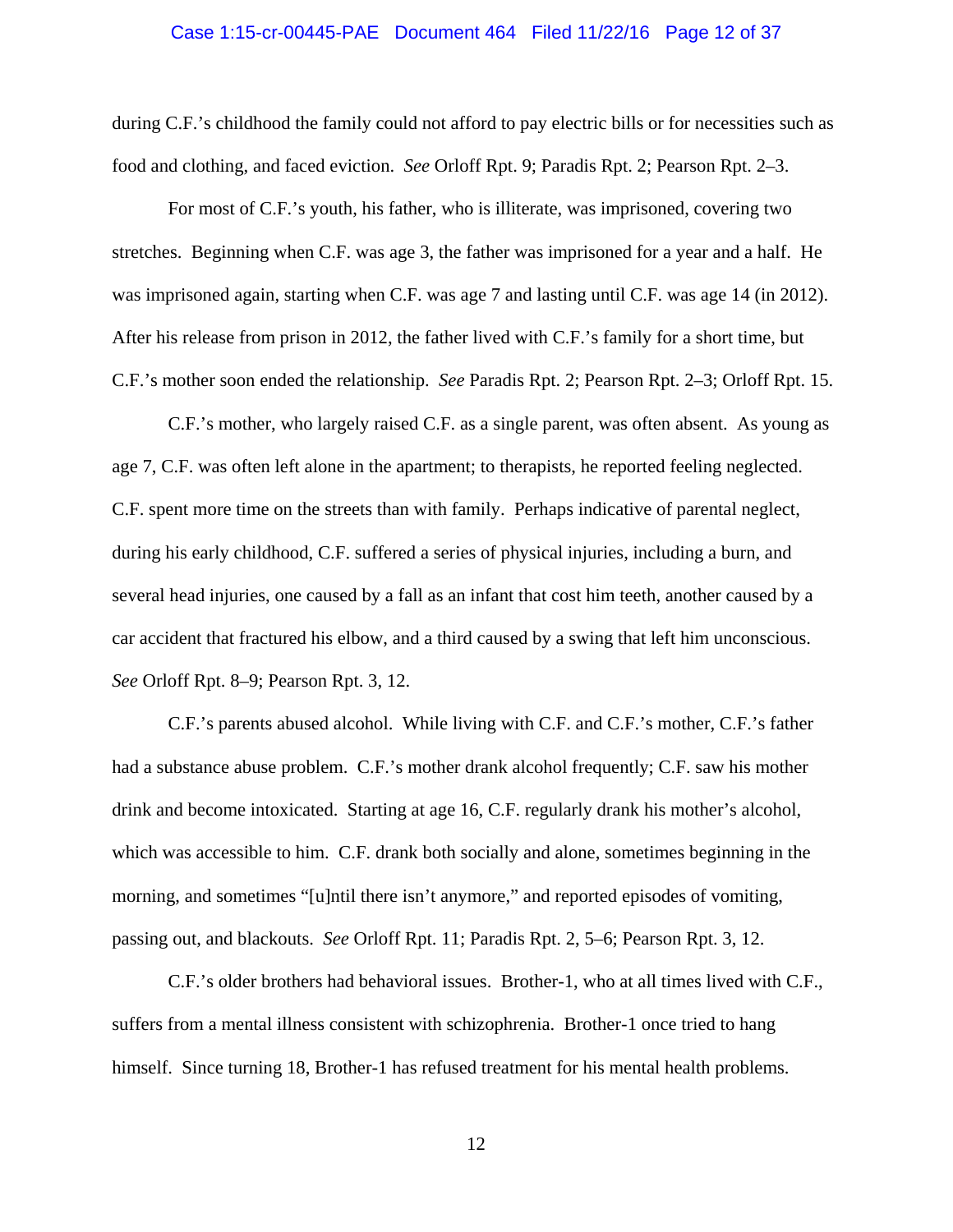### Case 1:15-cr-00445-PAE Document 464 Filed 11/22/16 Page 13 of 37

Brother-1 talks to himself, "sees things," and hears voices. Such behavior has caused C.F. to fear Brother-1. C.F. locked the door to his room at night if Brother-1 was wandering around. *See* Orloff Rpt. 6, 15; Paradis Rpt. 2; Pearson Rpt. 3. Brother-2 frequently used marijuana, including in the bedroom he shared with C.F. during much of C.F.'s childhood. Now age 28, Brother-2 was also a member of 18 Park, and has been charged with participating in the racketeering conspiracy and with firearms offenses. Brother-2 is alleged to have shot another person. *See* Paradis Rpt. 3; Indictment S6 15 Cr. 445 (PAE).

C.F.'s childhood and adolescence were punctuated by traumatic events. When he was in the 7th grade, a close friend was shot in the head and killed on route to a store. C.F. had declined to accompany the friend; after hearing gunshots, C.F. saw his friend on the ground, bleeding to death. C.F. felt sadness, anger, and guilt about not having accompanied his friend; he related this story to a therapist with difficulty. After this event, a "hit list" circulated at C.F.'s school with his name on it, causing the school to make a "safety transfer" of C.F. to a different school, Hostos, to reduce the risk to him of violence. When C.F. was age 16, he was "jumped"—robbed by youths with whom he gone to a previous school. C.F. saw the youths running towards him and tried to flee, but was caught and beaten up. C.F. later stated: "The Patterson housing project was coming for me." To a therapist, C.F. reported "constant fear, worry and hypervigilance relating to 'getting jumped, stabbed, robbed.'" C.F. reported similar fears to teachers. Orloff Rpt. 7–8; Paradis Rpt. 6–7; Pearson Rpt. 3–4, 7; Tr. 182–83 (Martinelli); 200 (Stillwell); 211 (Dalmau).

C.F.'s intellectual limitations were identified at a young age. C.F. repeated first grade. When he was age 7, a doctor recommended special education. When he was age 7 1/2, school records reported that C.F. had "severely delayed" cognitive abilities, including major difficulties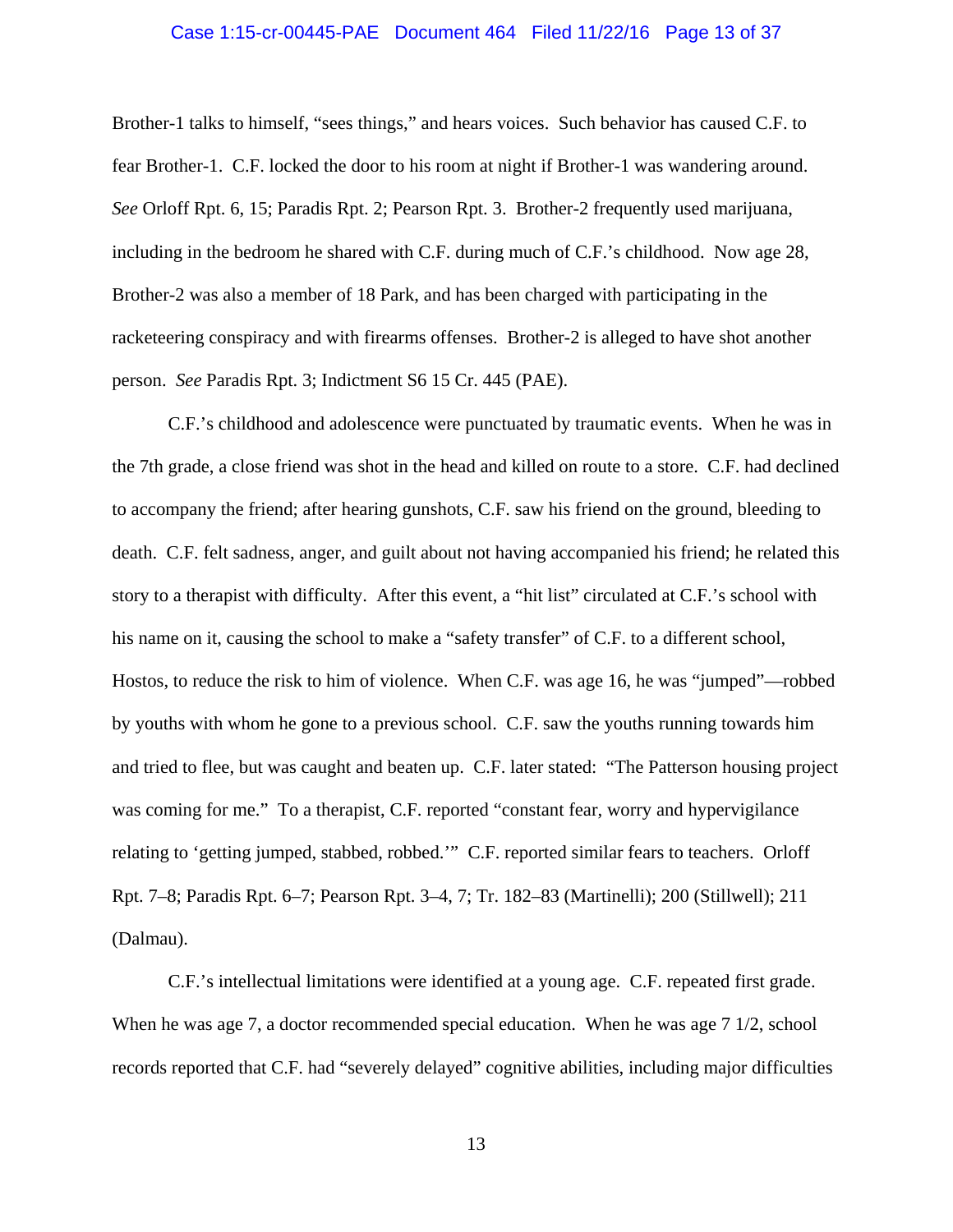#### Case 1:15-cr-00445-PAE Document 464 Filed 11/22/16 Page 14 of 37

in all forms of expression; a teacher voiced "concern[] that [C.F.'s] academic struggles are taking a huge toll on his self-esteem and his emotional development. . . . He is a hardworking and determined child, but there are times when his frustrations keep him from even wanting to attempt to work." When he was age 8 1/2, a speech and language evaluation found that C.F. had deficits in memory, attention, postural control and tone, fine motor skills, visual motor skills, writing, visual perception, and other skills affecting academic performance, and recommended occupational therapy. When he was age 12, records reflect that C.F. had a speech and language disability and that he was receiving specialized services and making improvement, but, as Dr. Pearson noted, he "was minimally motivated, distracted, distracting, with a tendency toward hyperactivity." When he was age 14, his reading abilities remained at a 2nd grade level, and he had "limited comprehension of texts written at the third grade level and beyond" and was successful only when given one-on-one attention. When he was age 14 and two months, he scored below the 1st percentile in a test of listening comprehension and word reading, and manifested a speech impairment and a "depressed mood and an aversion to testing." Both experts tested C.F. in connection with the transfer hearing. Dr. Pearson found that he had a "full scale IQ" of 70, placing him in the 2nd percentile for individuals in the same age range, and at "the low end of the [b]orderline range," with slightly higher scores for nonverbal than verbal functioning. C.F's word-reading score was at a 1st-grade level; his spelling score was below a kindergarten level; and his sentence comprehension score was at 2nd-grade level. Although she did not test C.F.'s IQ, Dr. Paradis reported that an IQ test at an earlier, unspecified date by the New York City Board of Education had found an IQ of 78. Her tests found that C.F. read at grade level 2.4 (for word reading) and grade level 1.2 (for sentence comprehension). Dr. Paradis also reported limits in C.F.'s "adaptive functioning," in that C.F. has not traveled far and the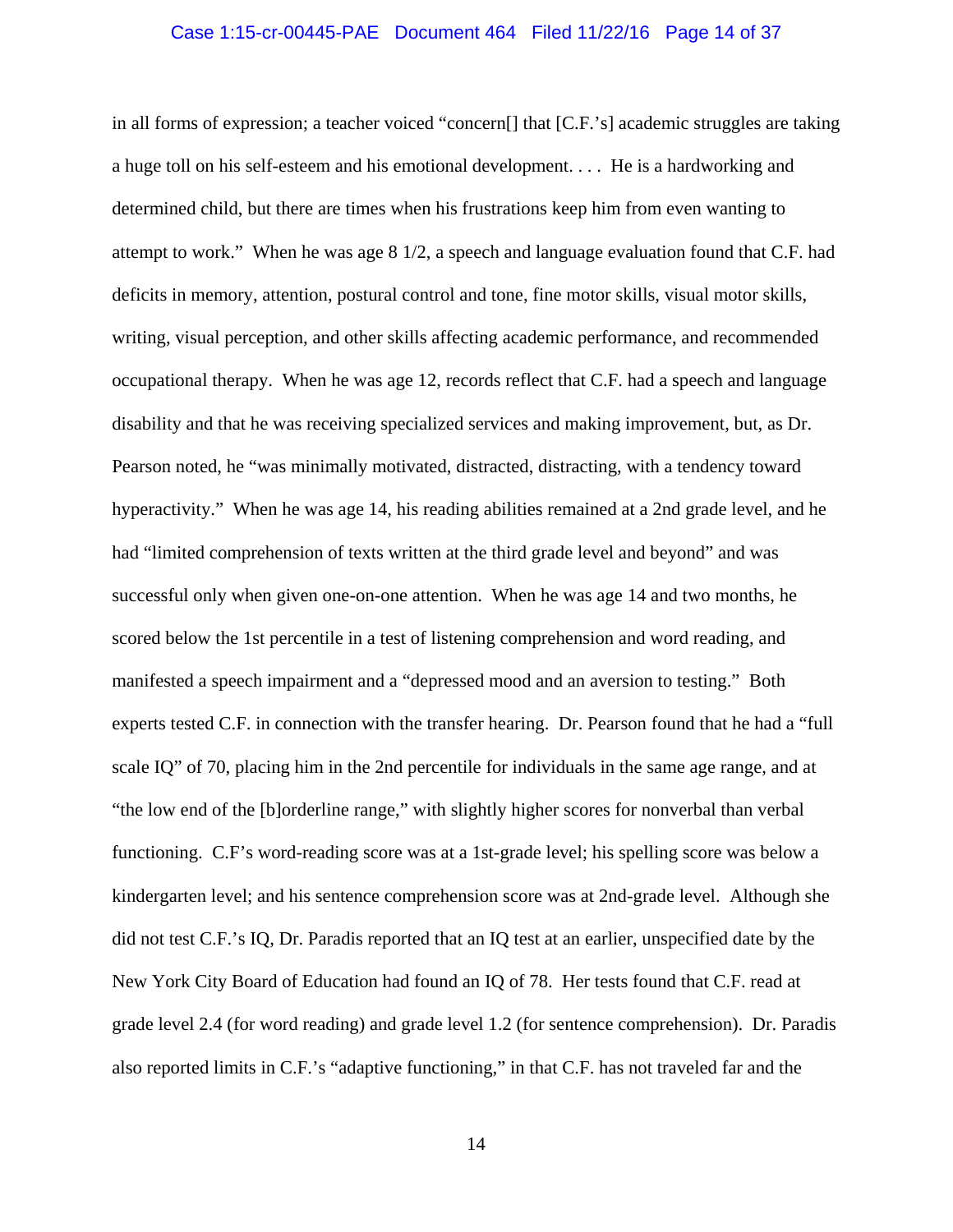## Case 1:15-cr-00445-PAE Document 464 Filed 11/22/16 Page 15 of 37

most money he had ever spent was about \$20 for food. Paradis Rpt. 7–12; Pearson Rpt. 4–5, 8– 10, 11; DX 15, at 3.

C.F's last school—before his arrest in this case—was Hostos; he entered in 7th grade. C.F.'s school experience was tumultuous. Hostos is located in a crime-ridden neighborhood; students were often robbed at school of items like sneakers or phones, and at nearby St. Mary's Park, where teachers took students, needles, condoms, and broken glass lay on the ground. At age 16, C.F. was chased down, robbed, and beaten by members of a gang. C.F. thereafter reported fear for his safety, and, despite living within walking distance, attempted to avoid school, unless he could take a cab or be accompanied. To his teachers, C.F. reported constant fear, including that he had been chased into the school by adults who had tried to attack him. Orloff Rpt. 7; Paradis Rpt. 4; Pearson Rpt. 4; Tr. 165–67 (Hasan); Tr. 189 (Martinelli); Tr. 199– 200 (Stillwell); Tr. 213–14 (Dalmau).

 C.F.'s attendance at Hostos was poor. It trailed off from adequate in middle school to pronounced absenteeism and lateness in high school. Teachers believed that C.F.'s fear of being attacked weighed on him and impeded his attendance and performance. C.F.'s alcohol use also appears to have contributed to his increasing absenteeism. Teachers and counselors at Hostos noted C.F's lack of support at home: He often came to school, without a backpack, notebook, pen, or completed homework. Teachers reported that C.F. knew he lagged his classmates, felt unlike them, lacked confidence, and presented as embarrassed and withdrawn. In 10th grade, his last year at Hostos, C.F. was enrolled in English-3, Algebra-3, Earth Science-1, and United States History, among other classes. He failed every class, except physical education and studio art. Orloff Rpt. 14–18; Paradis Rpt. 4; Pearson Rpt. 4–8; Tr. 166 (Hasan); Tr. 183–84, 188–89, 196–97 (Martinelli); Tr. 204, 207 (Stillwell); Tr. 212–16 (Dalmau).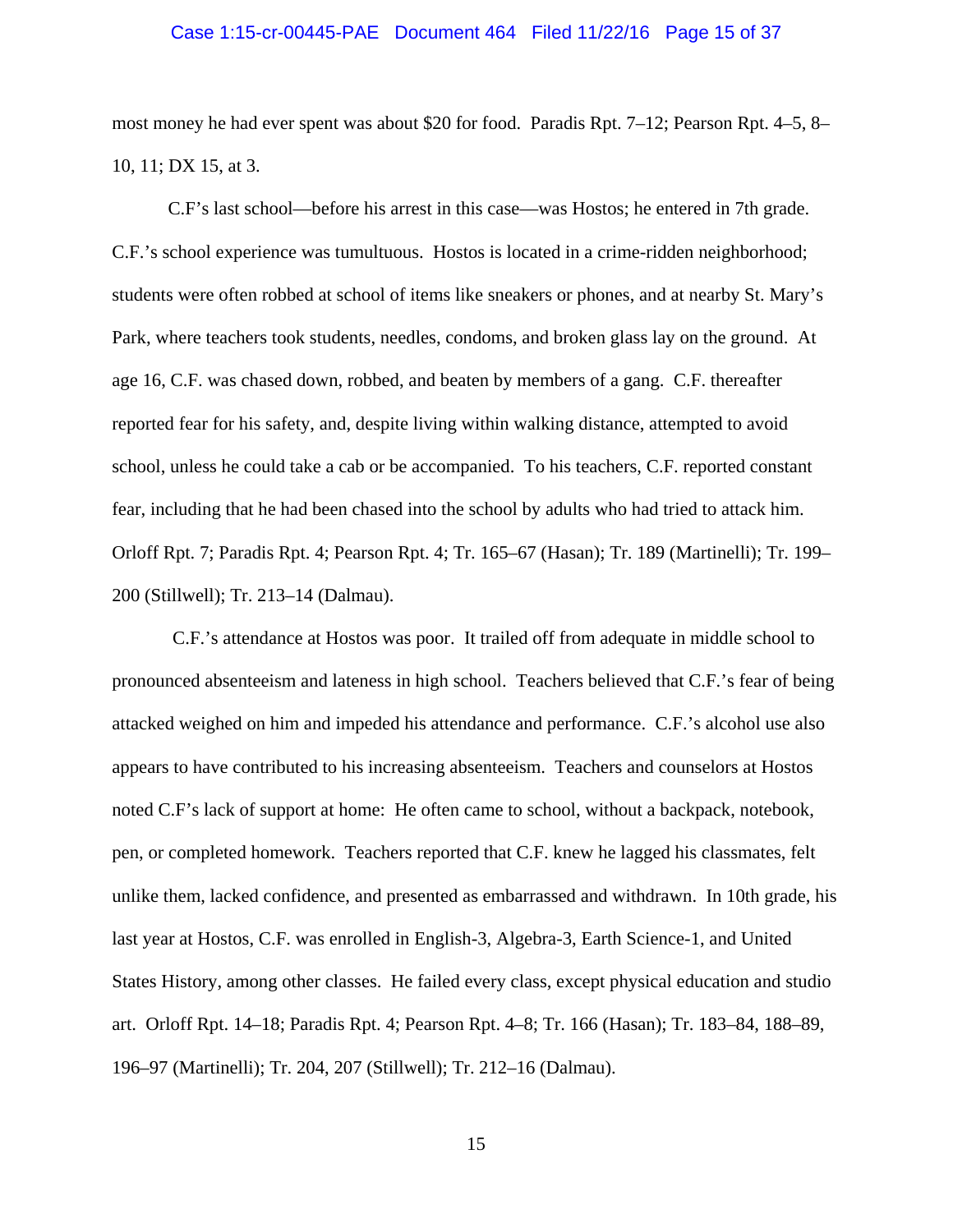# Case 1:15-cr-00445-PAE Document 464 Filed 11/22/16 Page 16 of 37

The foregoing suggests that C.F., by virtue of his social background and innate deficiencies, was quite ill-equipped to process or negotiate his challenging environment. The testimony of four of C.F.'s Hostos teachers or counselors is in accord. All four—and particularly special education teacher Stillwell and social worker Dalmau—impressed the Court as having tried conscientiously to help C.F. This testimony, by thoughtful professionals who knew C.F. long before his arrest, informed the Court's assessment of C.F.'s social background and maturity. The Court accordingly summarizes it here.

*Syed Hasan*: Hasan, at Hostos since 2003, was C.F.'s 7th grade science teacher. He testified that when C.F. arrived at Hostos, he was "below grade level" in reading and math, and "needed a lot of help." C.F had difficulty keeping up with peers, including taking notes and writing paragraphs. C.F. had little home support, and often came to school unprepared without having done homework. Hasan tried to motivate C.F., but when C.F. found classroom concepts difficult, "he would shut down" and "put his head down." On walks with Hasan, C.F. reported that certain things "shut him down. Like, when someone is screaming or yelling at him, he didn't really like that." Hasan perceived that C.F. wanted help, but there were limits to what he could receive in a mainstream public school like Hostos: "When you talk to him, he wants some kind of assistance and guidance," but "we only have him for ... at most six hours and 20 minutes . . . then he goes back out to his neighborhood for 18 hours, 19 hours." Tr. 164–74.

*Francesca Martinelli*: Martinelli, at Hostos since 2010, was one of C.F.'s special education teachers. She testified that C.F. was at about a 2nd-grade level in all academic areas when he arrived at Hostos and had impaired fine motor, speaking and writing skills; it took C.F. 45 minutes to compose three sentences on a good day, while most peers could compose three paragraphs of writing. C.F. arrived late almost daily; upon arriving, C.F. would often "put his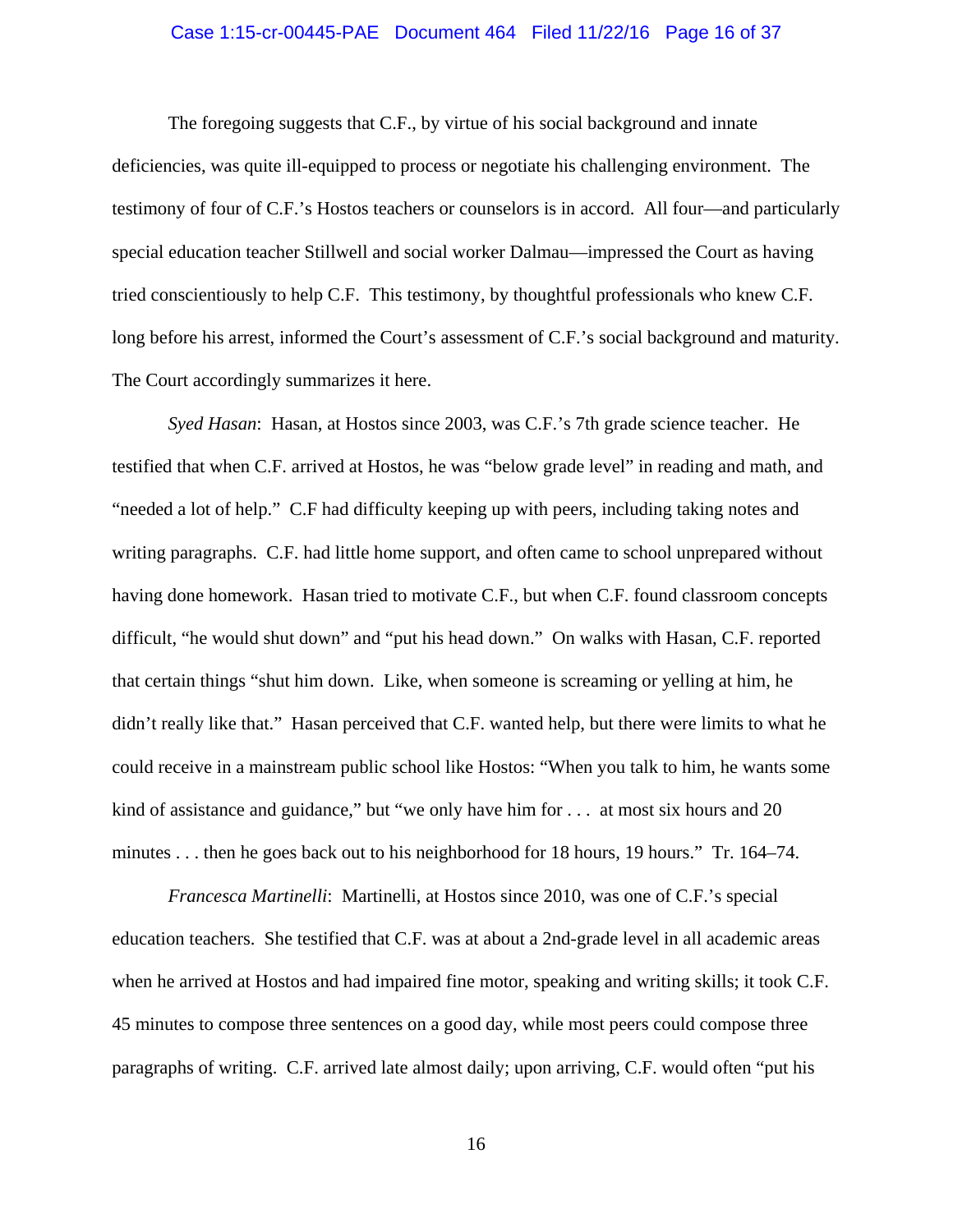### Case 1:15-cr-00445-PAE Document 464 Filed 11/22/16 Page 17 of 37

head on the desk." C.F. was suspended once for an altercation with another student but was not a disruptive or aggressive student. He knew he was significantly behind his peers and was embarrassed by this. Martinelli was protective of C.F. because he "had to deal with a lot from a very young age." Tr. 181–91.

*Theresa Stillwell*: Stillwell, at Hostos 10 years, was C.F.'s English and special education teacher. She testified that schoolwork was difficult for C.F.; he needed one-on-one and smallgroup help and for assignments to be read aloud and broken into small segments. Stillwell provided extra instruction for C.F.; she viewed him as trying hard and willing to listen to teachers with whom he could relate, but very guarded. Seeing C.F. as "a special kid" and wanting to help him, Stillwell repeatedly urged C.F.'s mother to move C.F. out of his neighborhood, "[f]or his safety, to get him away from bad influences, to get him more educational support and help." Stillwell raised the possibility that C.F. could live with her. C.F.'s mother, however, did not accept this offer or herself relocate, for reasons Stillwell assumed to be financial. Stillwell viewed C.F. as badly wanting help, and needing a great deal of it—in particular, "a supportive environment," "intensive one-on-one instruction," and emotional support. Tr. 198–208.

*Robert Dalmau*: Social worker Dalmau, at Hostos for four years, first met C.F. after C.F.'s safety transfer to Hostos. Dalmau met individually and in group sessions with C.F. He perceived that C.F. had obvious academic disabilities, and low self-esteem, both as to schoolwork and to fitting in socially. Dalmau perceived that, with his father in prison, C.F. was susceptible to negative social pressure from older gang members. Dalmau viewed C.F. as "a young man trying to find his way" amid "the dynamics of the community, all the violence, all the drugs, and a lot of pressure that goes with that." Dalmau saw grown men chase C.F. into the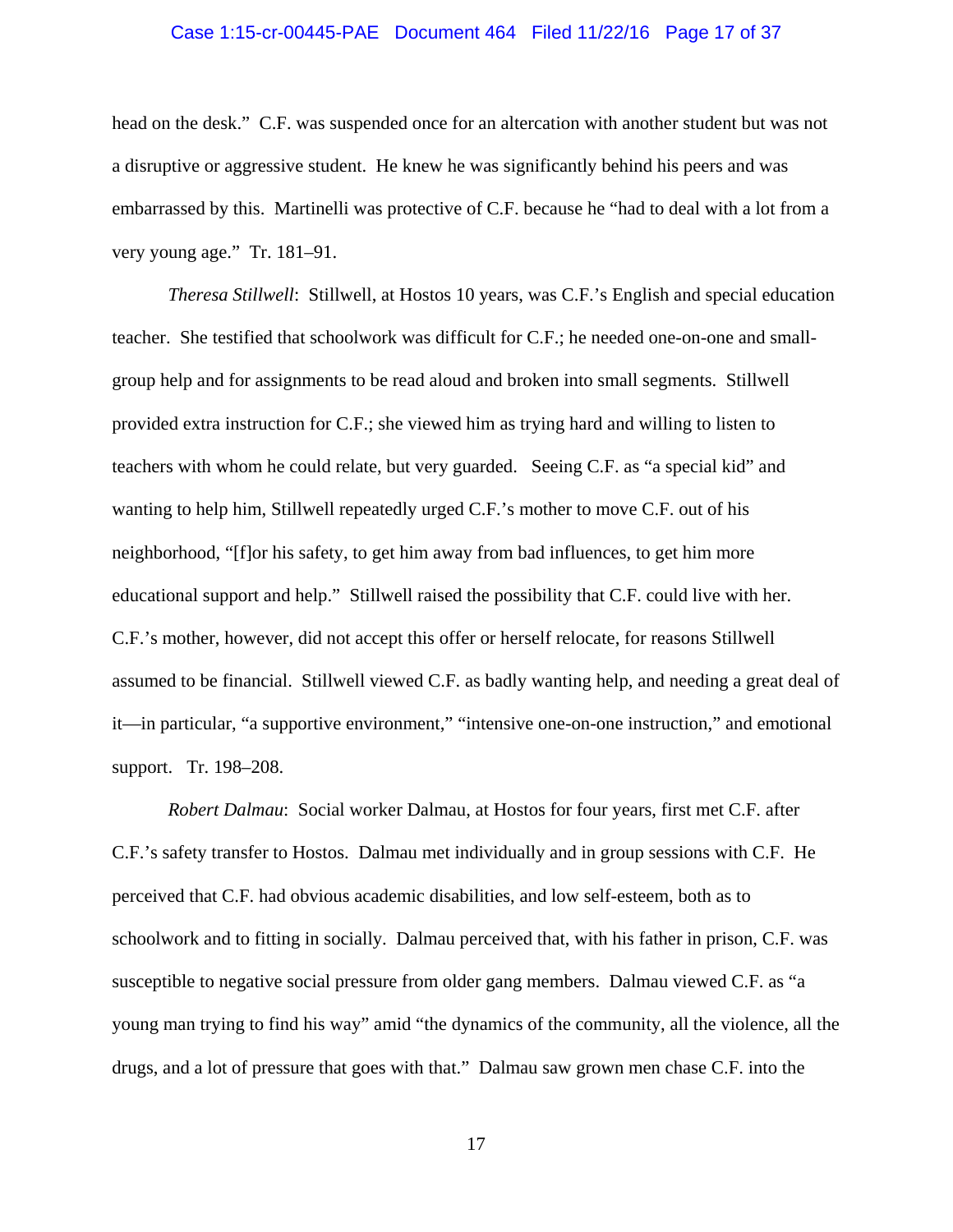### Case 1:15-cr-00445-PAE Document 464 Filed 11/22/16 Page 18 of 37

school building; C.F. had "always constant paranoia on his mind, because people literally tried to physically assault him several times." Dalmau viewed C.F. as having "inherit[ed]" gang affiliations and antagonists based on the block and area in which he lived and trapped in an environment marked by "ongoing feud[s]" between territorial gangs. In Dalmau's view, given C.F.'s low self-esteem, he was particularly vulnerable to the "older people on the block. They coerce and they find people. . . . [I]f you're a young man coming up, you fall prey to the olders, even the ones that are your 'friends' . . . they put you in dangerous situations."<sup>10</sup> Dalmau testified that C.F. was not a mature young man, in part because he grew up knowing only "what's happening on his block, and that creates a reality that's false or limited;" C.F. "was never exposed to anything else to give him some kind of development." Like Stillwell, Dalmau repeatedly—like a "theme song"—urged C.F.'s mother to move him out of the neighborhood, including allowing C.F. to live with Stillwell. Dalmau believed C.F. needed to be "plucked up and taken off that block." These efforts were unsuccessful. Dalmau testified: "In my heart of hearts, I believe we wouldn't be sitting here if [C.F. had] left" the neighborhood. Tr. 209–19.

In light of the above, the Court finds, with Dr. Pearson, that C.F. is developmentally and socially quite immature, such that his chronologic age substantially overstates his maturity and relevant life experience.<sup>11</sup> In sum, already limited by his intellectual deficits, C.F. was raised in

 $\overline{a}$ 

<sup>10</sup> *See* Tr. 216–17 (Dalmau) ("[I]f you have low self-esteem . . . low-performing mindset necessarily, you fall prey. . . . Next thing, you're doing things you wouldn't do on your own or your father wouldn't tell you to do, your mother, your uncle, your brother, because now you're listening to somebody else, you don't know any better. And all you want to do is be a man.").

 $11$  Dr. Pearson's conclusion, which the Court finds persuasive, is that: "Based on his cognitive limitations and history of trauma, C.F.'s developmental age was likely . . . younger than his same age peers. Therefore, his ability to engage in good problem solving, decision making, and the assessment of future consequences was also likely less sufficient than a typical 17-year old. It is my clinical opinion that C.F.'s present intellectual development and psychological maturity are significant less than the average 17 or 18 year old adolescent." Pearson Rpt. 14.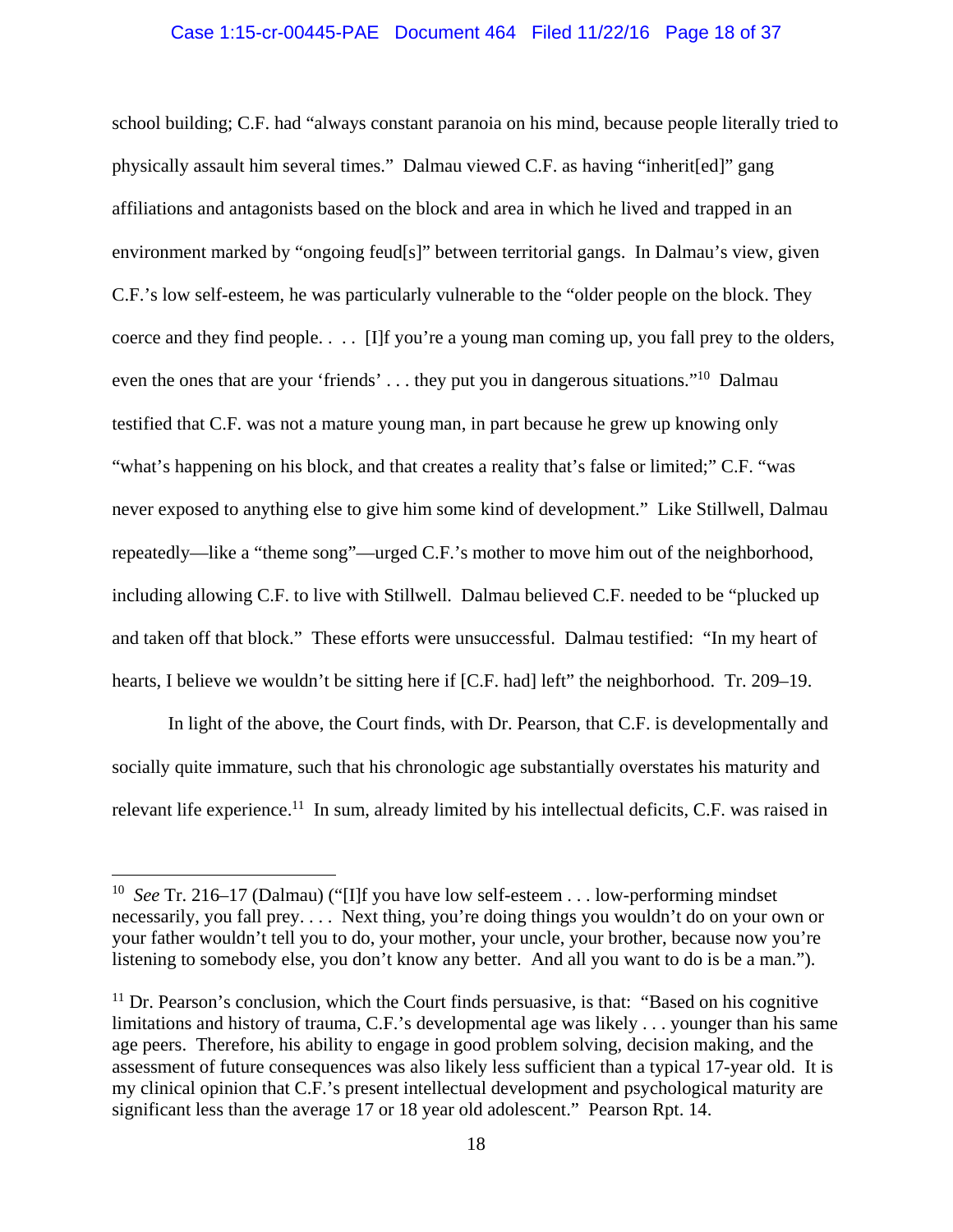### Case 1:15-cr-00445-PAE Document 464 Filed 11/22/16 Page 19 of 37

a dysfunctional home and forced to negotiate a neighborhood environment which even a functional adolescent would have found daunting. C.F.'s life experiences had not given him the basic coping and decision-making skills needed to hold local gangs at bay, including 18 Park, to which his older brother belonged and which likely gave him a form of protection from rival gangs that menaced him.<sup>12</sup> Stillwell and Dalmau, who were close to C.F., persuasively explained why they viewed C.F.'s environment as a major obstacle to his maturation. Their testimony was particularly credible, because each—long before C.F.'s arrest in this case—had acted on this belief. Each had implored C.F.'s mother to move, or to allow him to be moved, elsewhere.

Under these circumstances, the Court finds that C.F.'s social background weighs very strongly against transfer to adult status. It far more than offsets C.F.'s chronologic age at the time of his crimes. As to § 5032's paramount goal of rehabilitation, C.F.'s background suggests that a significant root cause of C.F.'s juvenile crimes was environmental. Given the overall circumstances of his adolescence and teenage years, his turn to gang affiliation was unsurprising. Like C.F.'s Hostos teachers, the Court finds that C.F. has room to grow: He has significant potential to attain greater maturity if relocated, for a lengthy period, from the South Bronx and into a custodial treatment program for juvenile delinquents suited to his needs.

## **c. C.F.'s present age**

 $\overline{a}$ 

A juvenile's age at the time of the transfer hearing may also bear on his capacity for rehabilitation through juvenile treatment. *See Nelson I*, 68 F.3d at 589. C.F. is currently 18 years and 9 months old.

 $12$  The youngest of the 18 Park members arrested in this case, C.F. told the evaluating therapists that these men were his "street family"—the people who took care of him and often gave him food, alcohol, and attention when there was no one at home. Paradis Rpt. 3; Pearson Rpt. 6, 14.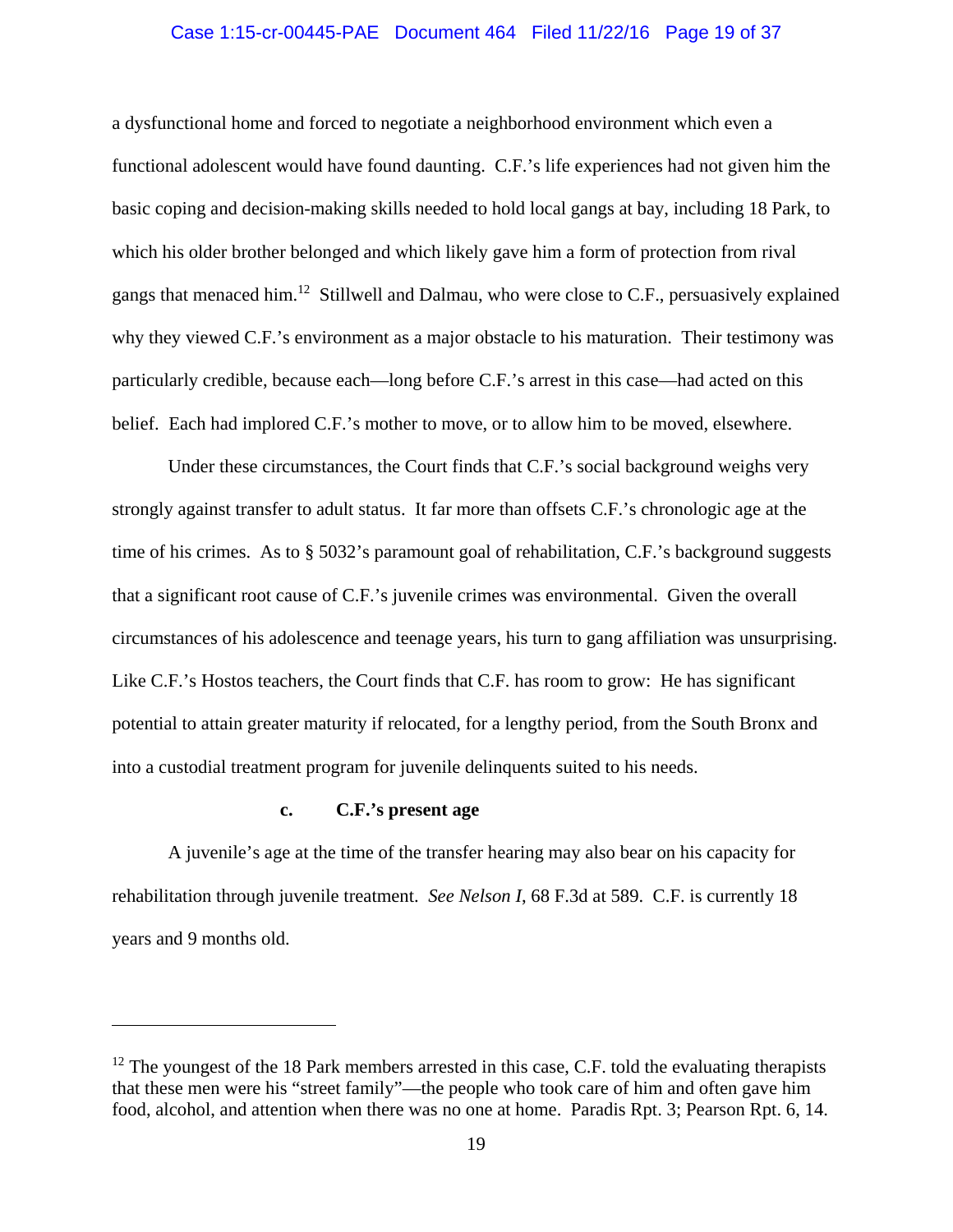# Case 1:15-cr-00445-PAE Document 464 Filed 11/22/16 Page 20 of 37

The Court's finds that, in C.F.'s case, his present age on balance slightly disfavors transfer. On the one hand, the law generally assumes that older juveniles are more resistant to rehabilitation as a chronologic matter, and C.F. is today of adult age. On the other hand, C.F. is still 18, not 20, *compare Nelson I*, 68 F.3d at 589, and, for the reasons stated, C.F.'s chronologic age overstates his maturation, and he has the capacity to mature if re-planted in the right environment. Moreover, under the JJDPA, C.F.'s age leaves ample time for him to serve in mandatory treatment aimed at rehabilitation: An offender who is between ages 18 and 21 when adjudicated a juvenile delinquent may be ordered to serve up to five years in juvenile detention. *See* 18 U.S.C. § 5037(c)(2)(A)(i)–(ii). For the reasons discussed *infra* in connection with the sixth § 5032 factor, the Court finds that there are suitable juvenile treatment facilities for C.F., and five years in such a program ought to be sufficiently long to enable C.F. to gain its benefits.

Weighing C.F.'s age and social background in combination, the Court therefore finds that the first § 5032 factor strongly disfavors transfer to adult status.

### **2. The Nature of the Alleged Offenses**

In contrast to the first § 5032 factor, the second factor, the nature of the alleged offenses, strongly favors C.F.'s transfer.

In considering this factor, the court must assume that the juvenile committed the offenses charged and may not evaluate the likelihood of conviction. *Nelson I*, 68 F.3d at 589. Courts are to give this factor added weight in cases of "particularly serious" crimes. *See id.* at 590 (murder); *see, e.g.*, *United States v. Smith*, 178 F.3d 22, 24, 27 (1st Cir. 1999) (spree of two armed robberies and one armed carjacking, committed by menacing victims with gun and holding butcher knife against throat of victim and leading police on chase); *A.O., a Male Juvenile*, 2016 WL 4197597, at  $*3$ ,  $*7$  (assault and attempted murder, based on shooting at least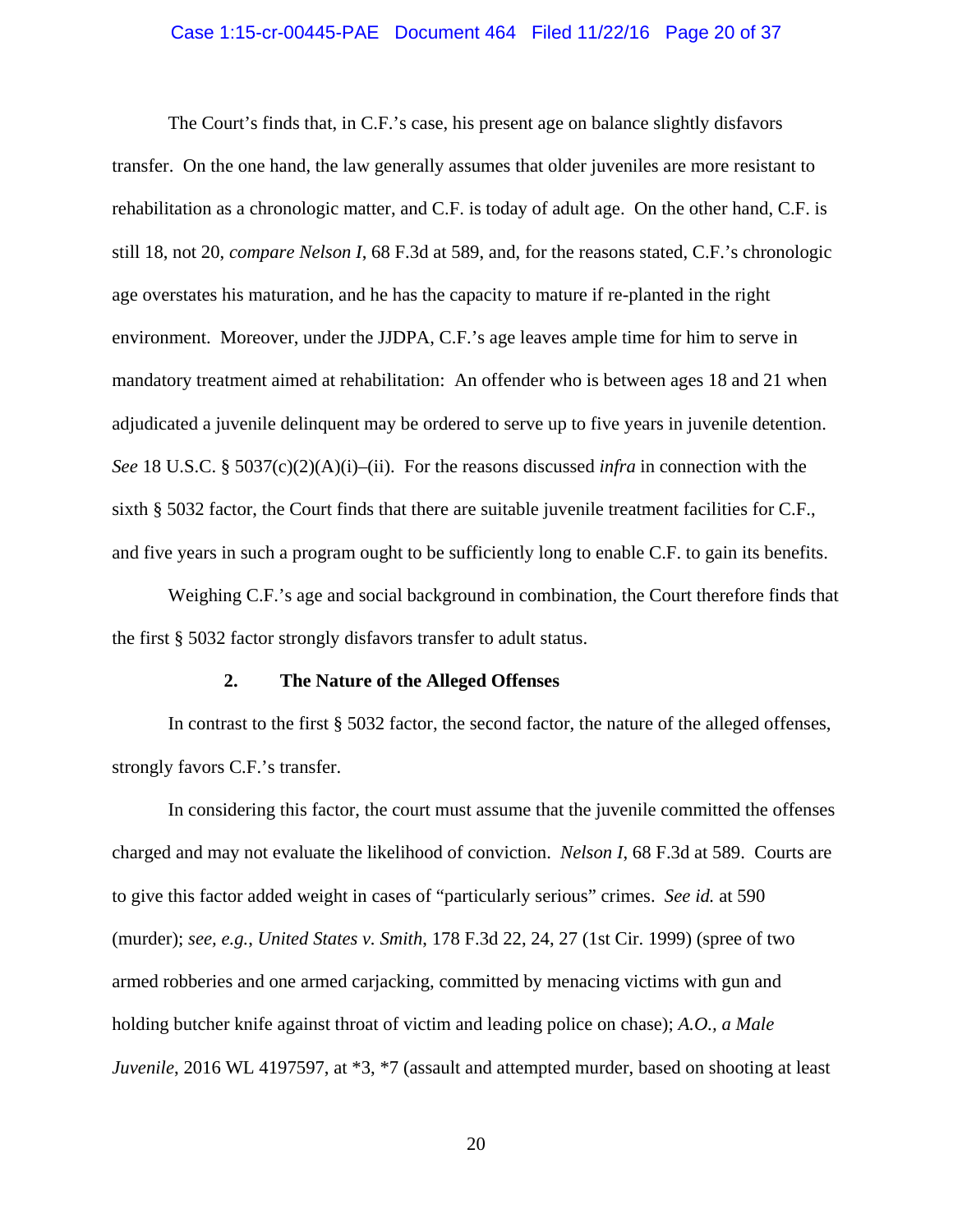# Case 1:15-cr-00445-PAE Document 464 Filed 11/22/16 Page 21 of 37

seven times into a crowd and hitting a bystander, and separate incident involving shooting of rival gang member and two innocent bystanders); *Juvenile Male*, 844 F. Supp. 2d at 341 (murder, committed by stalking and then shooting victim in head with rifle equipped with scope).

Section 5032 also directs the Court to consider the juvenile's role in the offense: "[T]he court shall consider the extent to which the juvenile played a leadership role in an organization, or otherwise influenced other persons to take part in criminal activities, involving the use or distribution of controlled substances or firearms. Such a factor, if found to exist, shall weigh in favor of a transfer to adult status, but the absence of this factor shall not preclude such a transfer." 18 U.S.C. § 5032*.*

The Information alleges three serious offenses: (1) racketeering conspiracy, (2) assault and attempted murder in aid of racketeering, and (3) the use, carrying and discharge of a firearm in aid of these offenses. As to acts in furtherance of the racketeering conspiracy, C.F is alleged to have to have stored drugs and guns for the gang at his residence, Information ¶8a; twice accompanied 18 Park members when they shot at or stabbed members of rival gangs, *id.* ¶¶ 8f–g, and twice himself to have shot at rival gang members, in fall 2013, *id.* ¶ 8c, and on July 29, 2015, *id.* ¶ 8h, an act which the Information alleges was an attempted murder. It goes without saying that these crimes, even without further factual amplification, are serious. The two shootings are particularly so, and strongly favor prosecution as an adult.

In light of the statutory command that the Court consider the juvenile's role in the offense, the Court reviewed the evidence of these crimes, adduced at the hearing, seeking to gauge further the severity of these crimes and whether C.F. played a leadership role in them. This evidence included security camera video recordings capturing the July 29, 2015 shooting, *see, e.g.*, GX 2C, 2D, 2F, 2H; wiretap recordings of C.F.'s calls with Marquis Wright regarding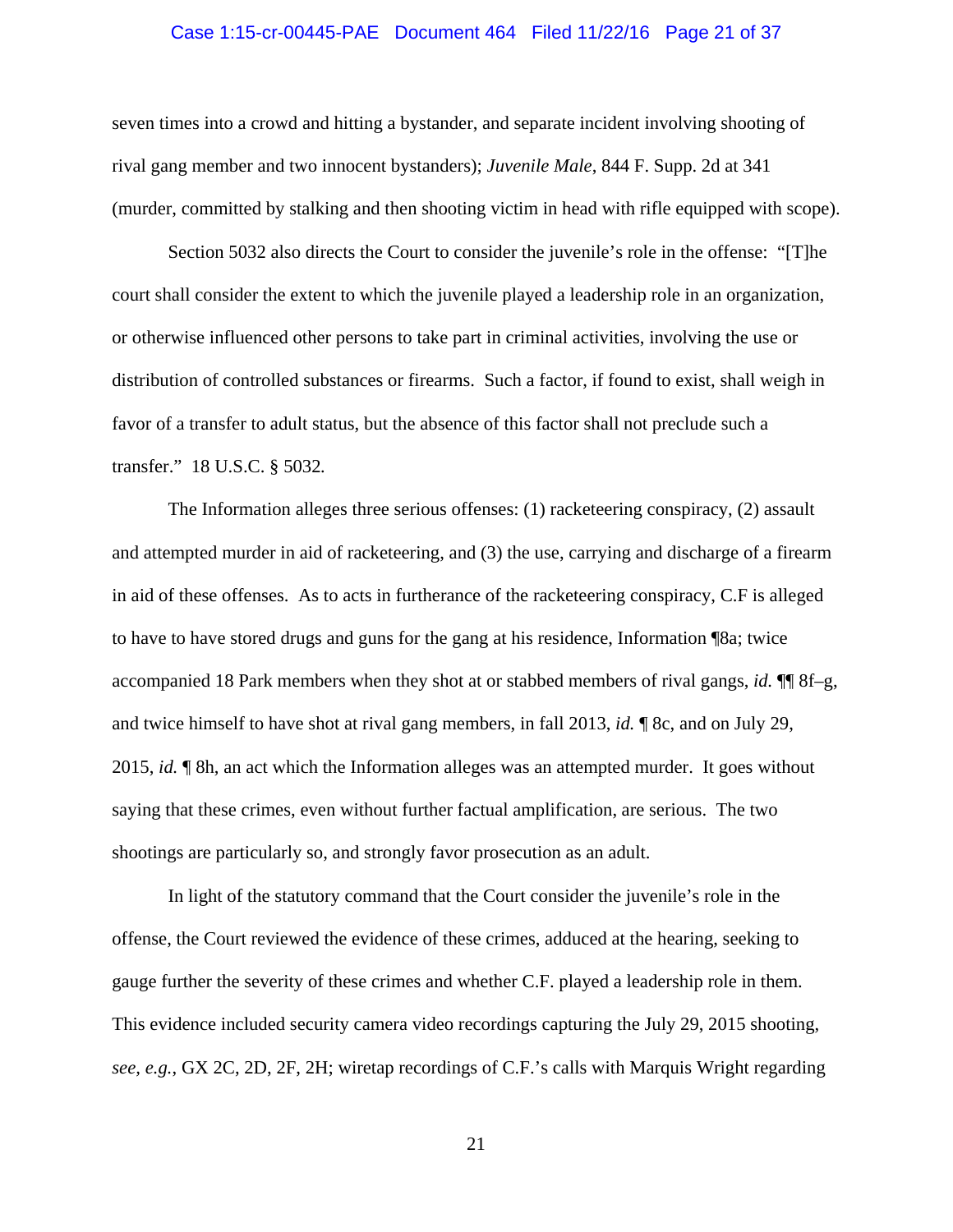### Case 1:15-cr-00445-PAE Document 464 Filed 11/22/16 Page 22 of 37

the storage and sale of narcotics, *see, e.g.*, GX 1C/1CT, 1E/1ET, 1G/1GT, 1J/1JT, 1O/1OT, 1P/1PT, and excerpts of Facebook messages, reflecting C.F.'s communications with 18 Park members about drug sales or altercations with rival gangs, *see, e.g.*, GX 12, 14, 16, 20, 21. In summary, the evidence reflected the following.

*Stash house and narcotics*: The Facebook messages and the wiretapped calls reflect that C.F.'s home was used as a stash house for drugs and firearms and that C.F. engaged in drug sales at Wright's direction. For example, in May 2015, C.F. messaged an Omar Marroquin regarding marijuana, using coded terms for drugs.  $GX 21<sup>13</sup>$  As decoded by Agent Henry, these messages reflected that C.F. told Marroquin that C.F. had marijuana, that Marroquin went to C.F.'s residence the next day, and that several days later Marroquin again asked C.F. if he had marijuana for sale, to which C.F. answered yes. *Id.*; Tr. 126–27. In other messages with a person with the Facebook username "Capii Stu," C.F. discussed guns. GX 14, 20; Tr. 117–20. On June 12, 2014, C.F. asked Capii Stu to bring him a gun. GX 20; Tr. 122–23. And, between June 15 and 17, 2014, C.F. messaged with Capii Stu to request a replacement gun because his was in New Jersey and other gangs were threatening 18 Park. GX 14; Tr. 117–23.

As to C.F.'s phone calls with Wright, they reflect that Wright gave C.F. instructions regarding drugs. For example, on November 21, 2015, C.F. sought answers about the amount of marijuana available and how it would be paid for. *See* GX 1O/1OT; Tr. 110–12. Later that day, C.F. called Wright to ask whether Wright would allow him to sell all or a portion of drugs. GX 1P/1PT; Tr. 113–14. C.F. asked Wright questions about how much to sell and how much money has was to give to Wright, and Wright responded. *Id.* On October 25, 2015, Wright called C.F.

 $13$  In these messages and on the intercepted calls, participants referred to marijuana as "loud," money as "chicken," powder cocaine as "yardie," ounces as "Os," and a \$100 dollar bill as a "Ben." Tr. 107, 110–11, 126 (Henry).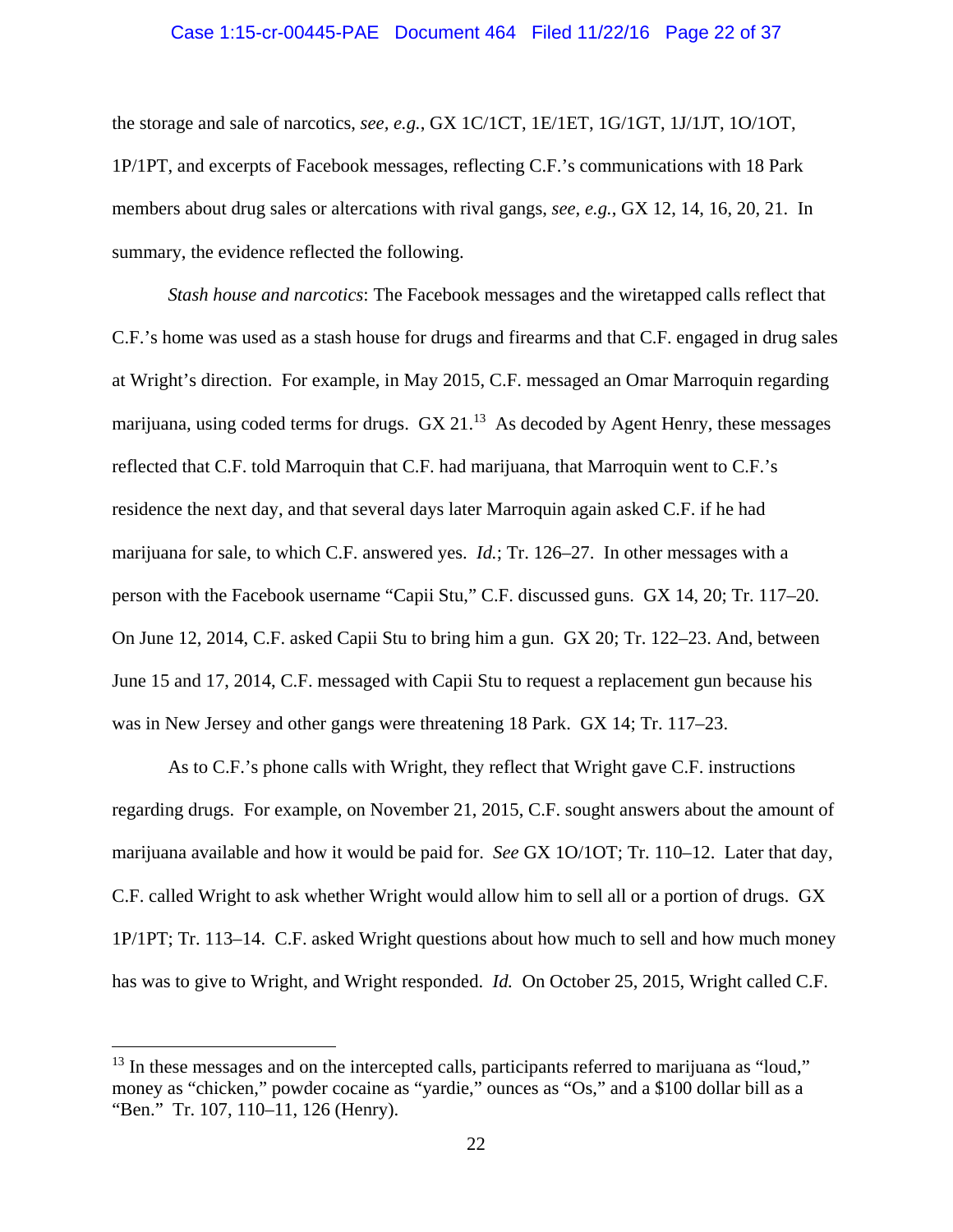#### Case 1:15-cr-00445-PAE Document 464 Filed 11/22/16 Page 23 of 37

to report that someone was coming to get an amount of marijuana that Wright had stored in C.F.'s closet. GX 1G/1GT; Tr. 109–10. On other calls, Wright similarly instructed C.F. to do tasks and C.F. asked Wright questions. *See* GX 1C/1CT, Tr. 108 (October 22, 2015; Wright instructs C.F. to bring drugs outside of C.F.'s residence); GX 1E/1ET, Tr. 108–09 (October 23, 2015; as interpreted by Agent Henry, Wright instructs C.F. to bring "something to the store [where 18 Park conducted drug sales] real quick."); GX 1J/1JT, Tr. 106–07 (October 9, 2015; C.F. asks Wright where he is because C.F. has money from cocaine sale but is "working on" marijuana; Wright responds, "I'm about to leave out my crib cause I had to get my hair done.").

These communications clearly reflect a pattern of drug distribution by C.F. on behalf of the gang. At the same time, the Court's assessment is that they also reveal C.F. to be a lowerlevel participant and a follower, such that it would be improper to assign the second § 5032 factor extra weight on account of the juvenile's having played a leadership role. Indeed, C.F. appears to have needed direction from Wright as to even rudimentary matters involving the drug sales; Wright directed C.F.'s actions, corrected his calculations, took over some matters himself, and, on one occasion, even notified C.F. where drugs were stashed in C.F.'s own apartment. For example, on November 21, 2015, C.F. called Wright to report an upcoming marijuana sale. C.F. related that "Wawa" wanted to purchase a quantity of marijuana and had given only \$100 (a "Ben") to C.F., and that C.F. had yet to give Wawa the marijuana. Finding \$100 inadequate, Wright responded: "Only a Ben? Yeah, niggas can't take nothing, bro. Nobody can't take nothing without money." In response, C.F. reassured, defensively: "He ain't take nothing, bro. That's why I was going to call you. That's why I told him, I said, 'No can't do nothing.' So I call you." Wright then told C.F. that he (Wright) will come and take the marijuana to make sure the full quantity is there. ("I got to come . . . You want to wait out real quick? Cause I'm about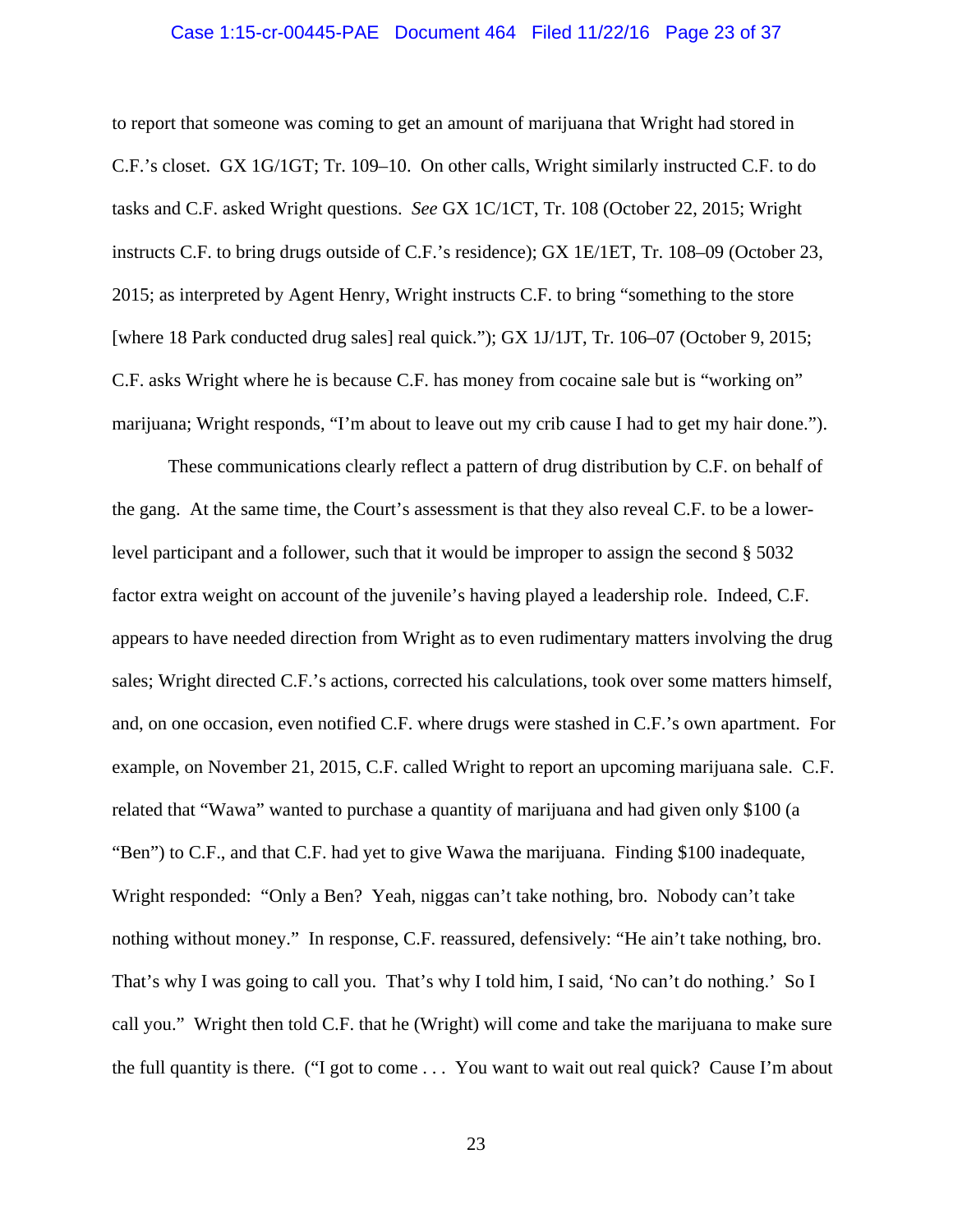# Case 1:15-cr-00445-PAE Document 464 Filed 11/22/16 Page 24 of 37

to come down there . . . I'm about to take that. I don't want nobody to take that."). C.F. then reassured Wright that he had not intended to give the marijuana away without Wright's approval. ("I'm not giving that until it's cool, until you get, to you say whatever."). *See* GX 1O/1OT. Later that day, C.F. again called Wright for direction ("I told him I'm going to call you real quick to ask you [about quantity]"), and Wright approved the terms, *id.* ("No, no, no. Sell it, bro. Sell it."). C.F. then asked Wright how much money C.F. was to give to Wright. ("I have to give you nine, right?"; Wright: "Yeah."). GX 1P/1PT. Similarly, on October 25, 2016, Wright called C.F. to tell him someone was coming to pick up marijuana stored in C.F.'s closet which Wright had left. Apparently unaware of the location of this marijuana, C.F. then asked, "Where is it at?"; to which Wright replied, "Ain't it on top of the closet? In the closet?" C.F. then said, "Oh, no, no, I ain't even know that was there." Wright then stated: "Yeah, the three [unintelligible] that I left, he going to come get it right now." GX 1G/1GT; Tr. 109–10.

*Shooting incidents*: Of the two instances in which C.F. is alleged to have shot at rival gang members, the Court received evidence only as to the second, the July 29, 2015 shooting at around 148th Street and College Avenue. The Court examined the videos that capture, from different perspectives, this incident. They reflect that members of a rival gang had, apparently, entered 18 Park's territory, riding bicycles and a scooter. As they moved west on 148th Street, C.F. and two other members of 18 Park pursued them on foot, about a half block behind. At approximately 11:49:10 p.m., for reasons that are unclear, C.F. fired three shots with a pistol in the direction of the rival gang members. At that point, the rival gang members accelerated their pace and ran or rode away. C.F. then fired a final shot in the general direction of the fleeing rival gang members. *See* GX. 2A, 2C, 2D, 2F, 2H; Tr. 137–44.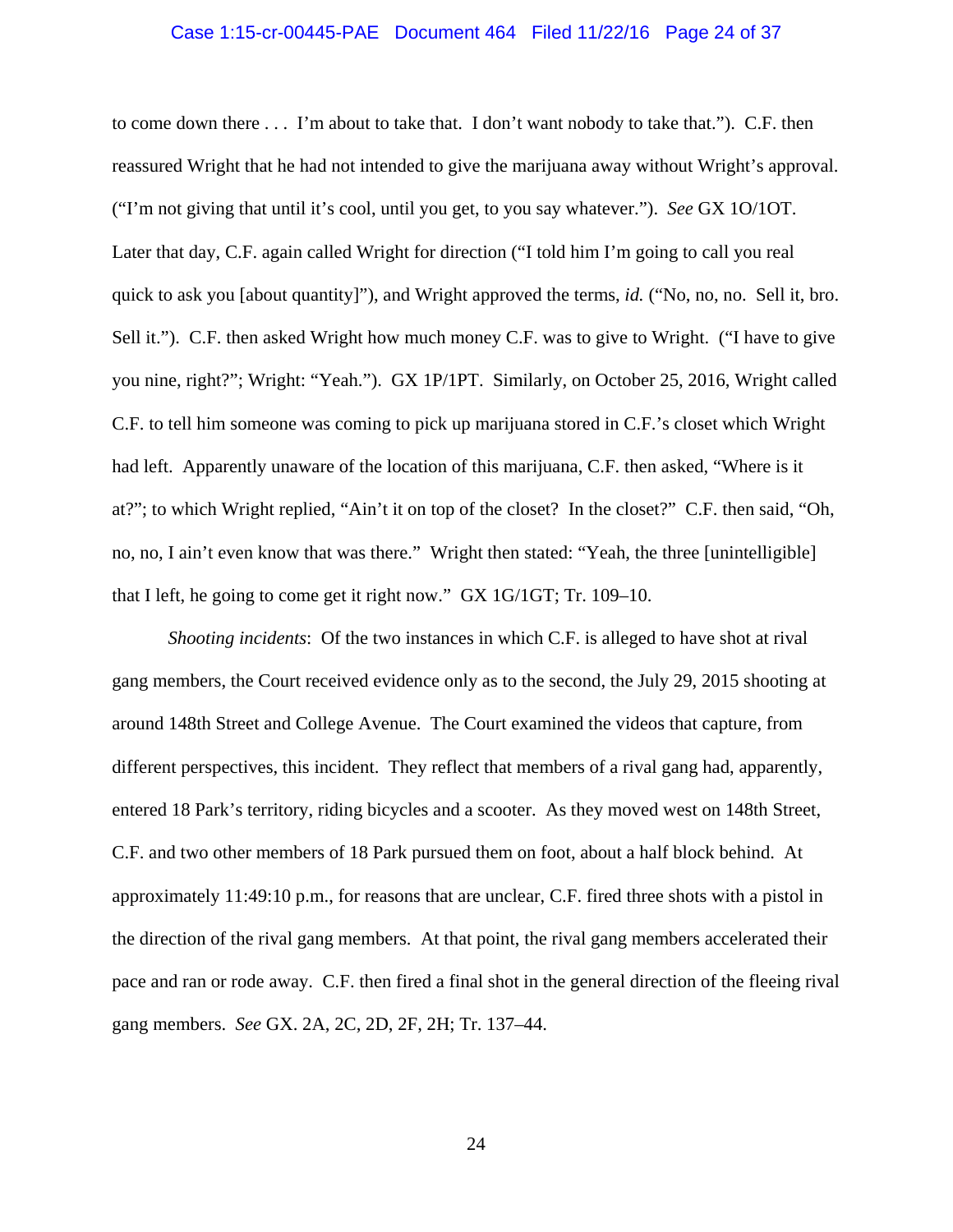# Case 1:15-cr-00445-PAE Document 464 Filed 11/22/16 Page 25 of 37

The reckless, destructive conduct reflected on these videos cannot be minimized. C.F.'s four gunshots could easily have taken lives, including of bystanders. This incident alone justifies treating the second § 5032 factor as strongly favoring C.F.'s prosecution as an adult.

That noted, there is no indication in the videos—and the Government has not alleged that this episode reflects a leadership role by C.F. in the gang or that C.F. organized the participants in this episode. Of the 18 Park posse, C.F. alone fired gunshots, but the video does not shed light on why he came to do so. The extra weight warranted for this § 5032 factor in cases of a juvenile who was a gang leader thus does not apply here.

#### **3. The extent and nature of the juvenile's prior delinquency record**

C.F. has never been adjudicated delinquent. GX 8. This case thus contrasts with those in which the juvenile committed the crime at issue after having been adjudicated delinquent. In such cases, courts have viewed the juvenile's record as reflecting durable criminality and recidivism and a low likelihood of rehabilitation. *See, e.g.*, *Juvenile Male No. 2*, 761 F. Supp. 2d. at 39–40. In this respect, this factor disfavors C.F.'s transfer.

C.F. was arrested, however, twice before his arrest in this case. On March 24, 2015, he was arrested and charged with an assault in the area of the Patterson Houses. *See* GX 10. And on August 11, 2015, he was charged with two counts of criminal possession of a weapon and two counts of reckless endangerment, both in connection with the July 29, 2015 shooting incident. *See* GX 9. Following C.F.'s arrest in this case, these charges were all dismissed.

There is a split of authority whether a juvenile's prior arrests may be considered under this § 5032 factor. *Compare United States v. Juvenile LWO*, 160 F.3d 1179, 1183–84 (8th Cir. 1998) (holding that this factor permits consideration only of convictions, not arrests) *with United States v. Wilson*, 149 F.3d 610, 613 (7th Cir. 1998) (holding courts may consider arrests as to this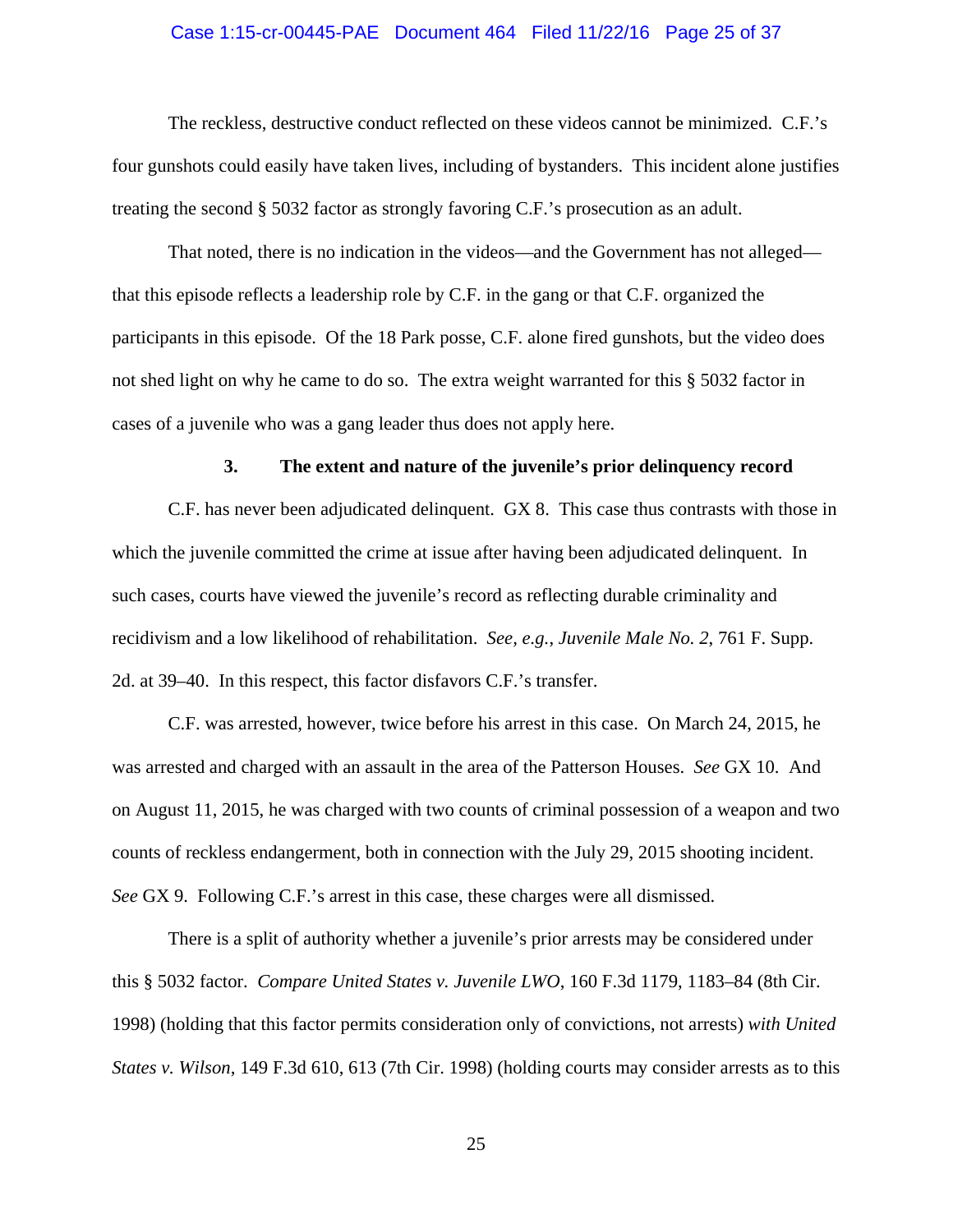# Case 1:15-cr-00445-PAE Document 464 Filed 11/22/16 Page 26 of 37

factor). The Second Circuit has arguably implied that such arrests may be considered under this factor, *see Doe*, 49 F.3d at 868 (noting, without criticism, that the district court had done so), but has not expressly addressed this issue.

The Court here need not resolve this doctrinal technicality. Regardless whether a juvenile's prior arrests may be considered under *this* § 5032 factor, they may be considered under others, because the juvenile's responses to such an event may, in appropriate cases, bear on the juvenile's rehabilitative potential and potentially social background, if not other factors. *See Juvenile LWO*, 160 F.3d at 1183–84; *United States v. Anthony Y.*, 172 F.3d 1249, 1253–54 (10th Cir. 1999) (non-adjudicated charges may be considered under other factors, because "'plain language of those terms is broad enough to authorize the admission of evidence regarding almost any action, criminal or otherwise, the juvenile has taken,' as long as it is relevant." (quoting *Juvenile LWO*, 160 F.3d at 1183)).

For simplicity's sake, the Court considers C.F.'s prior arrests at this point.

The Court's judgment is that C.F.'s prior arrests weigh in favor of transfer, such that they effectively offset his lack of any adjudications of delinquency, and render this factor, on balance, neutral. Particularly concerning is the fact of the March 24, 2015 arrest, C.F.'s first. The Court does not consider the alleged conduct underlying that arrest, because the charge against C.F. which appears to have related to a fight with a member of a rival gang, the YGz, *see* GX 4, 12 was dismissed and forms no part of the charges in this case. But it is relevant that C.F., after that arrest, committed the July 29, 2015 shooting and the narcotics trafficking with Wright. The Government fairly notes that C.F.'s arrest—his first brush with the criminal justice system—did not deter him from further crimes. Given that, it argues, immersion in juvenile treatment may also fail to modify C.F.'s behavior. Undeniably, there is force to that argument. However, an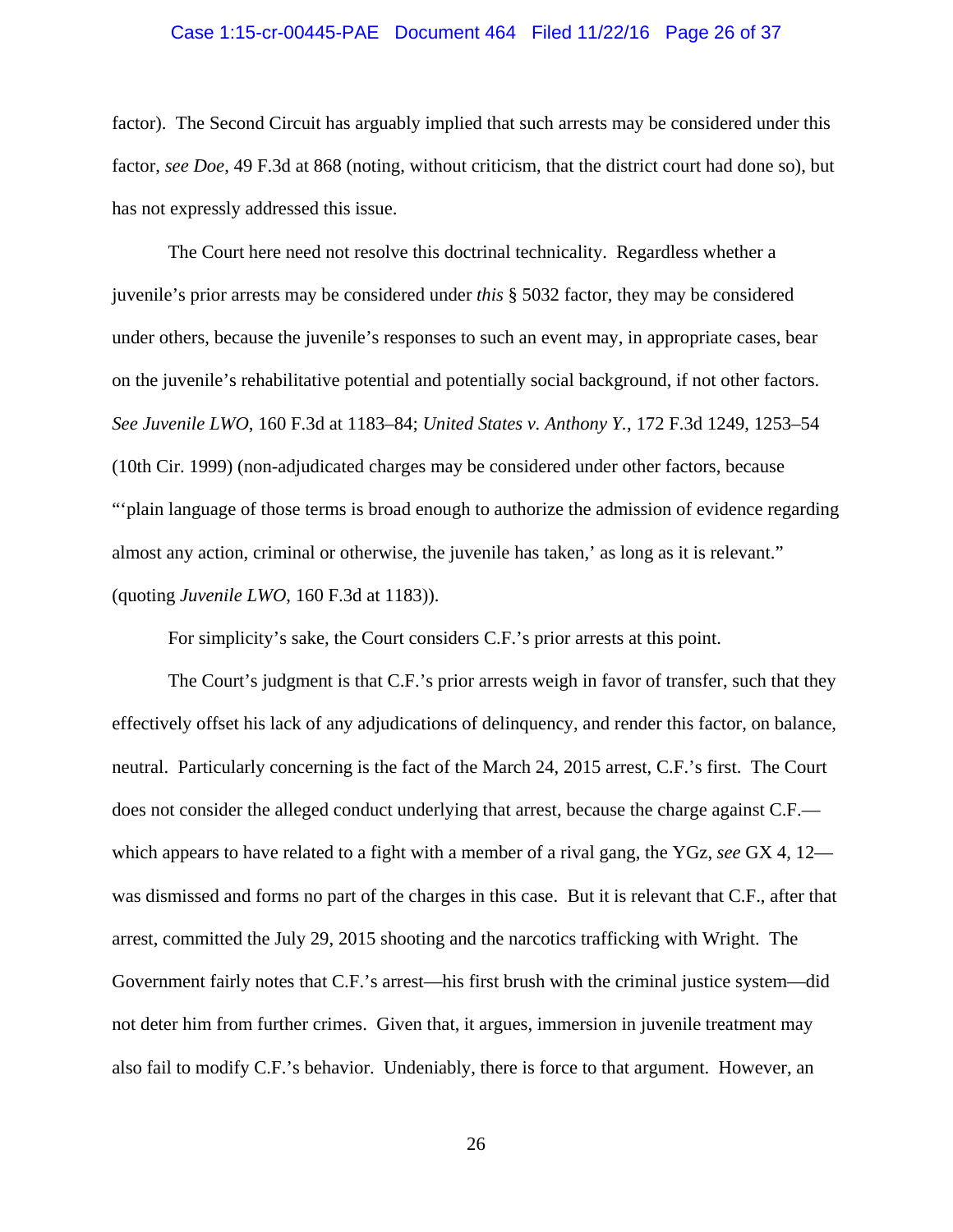### Case 1:15-cr-00445-PAE Document 464 Filed 11/22/16 Page 27 of 37

arrest is different from juvenile behavioral treatment. An arrest does not attempt to modify a juvenile's behavior—and there is no indication that C.F. was under any supervision or monitoring after his arrest and release. And under the JJDPA, the paramount inquiry is whether such treatment, if afforded to a juvenile, will likely result in rehabilitation. C.F.'s failure to change course after his arrests bears only so much on how he would respond to an appropriate juvenile program. C.F.'s arrests therefore shed only limited light on his rehabilitative capacity.

## **4. The juvenile's present intellectual development and psychological maturity**

This factor seeks to gauge, through an examination of the juvenile's present intellectual development and his psychological maturity, the juvenile's moral culpability and his capacity for rehabilitation. *See Nelson I*, 68 F.3d at 589 ("the more mature a juvenile becomes, the harder it becomes to reform the juvenile's values and behavior"); *Doe*, 49 F.3d at 868 (transfer warranted where juvenile's above-average intelligence and repeated criminal acts made rehabilitation unlikely); *United States v. A.R.,* 203 F.3d 955, 962 (6th Cir. 2000) (juvenile's lower intelligence and maturity did not preclude transfer where he "ha[d] the cognitive ability to conform his conduct to the law"). As Judge Failla has synthesized the case law: "Courts have found that a juvenile's present intellectual development and psychological maturity support transfer where the juvenile is closer to average levels of intelligence and emotional or psychological maturity." *A.O., a Male Juvenile*, 2016 WL 4197597, at \*7 (citation omitted).

As to C.F., the Court has already addressed these qualities at length, in the course of addressing the first § 5032 factor. In brief, as to intellectual development, C.F.'s level is far below average: His overall IQ places him in the borderline range and his academic performance has topped out at a third-grade level. And, as to C.F.'s psychological maturity, C.F. is regressive, in that his ability to make adult decisions is badly compromised. Indeed, teachers and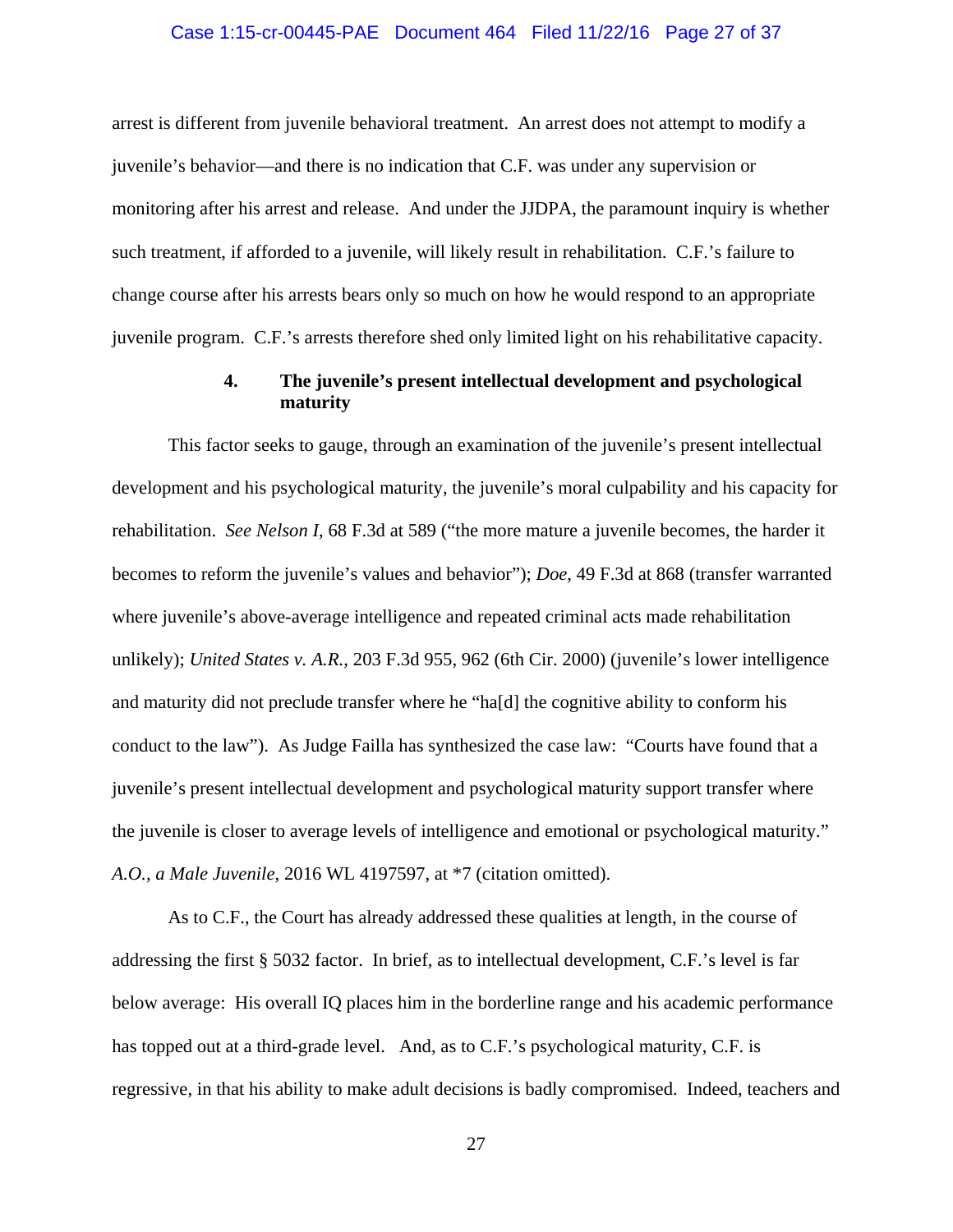# Case 1:15-cr-00445-PAE Document 464 Filed 11/22/16 Page 28 of 37

others who know C.F. have widely described his bearing as simple and childlike. *See* Orloff Rpt. 16–18 (summarizing numerous interviews).

C.F.'s comportment during the transfer hearing also suggested dysfunctionality. The Court observed that, throughout the two-day hearing, C.F. was virtually motionless and emotionless. During even poignant moments, including when Hostos educators needed to compose themselves while recounting their pleas to his mother to move him from the neighborhood, C.F. did not stir. He showed no affect. It was not clear whether the hearing's consequences meaningfully registered with C.F.

The Court's therefore finds that C.F.'s intellectual deficits and immaturity strongly disfavor transfer.

Separately, the hearing record reflects that C.F. may have other psychological conditions. Dr. Pearson opined that C.F. exhibits many, although not all, criteria for posttraumatic stress disorder. These, she stated, may stem from C.F.'s having witnessed his friend's murder at age 15; C.F. had difficulty speaking about the murder, and exhibited "significant symptoms of posttraumatic stress and depression including anxiety, fear, hypervigilance, nightmares, intrusive memories, and avoidance." Pearson Rpt. 12. Dr. Paradis and Dr. Pearson further opined that C.F.'s symptoms meet the criteria for alcohol use disorder; these including daily or near-daily drinking, drinking alone and in the morning, and blackouts, vomiting, and passing out. Paradis Rpt. 6, 11; Pearson Rpt. 8, 11–12.Finally, since his arrest, C.F. has exhibited symptoms of obsessive-compulsive and related disorders, including extensive pullingout of his facial and arm hair. Pearson Rpt. 7, 11–13. It is reasonable to infer that productive treatment of these conditions can only enhance C.F.'s capacity for rehabilitation.

# **5. The nature of past treatment efforts and the juvenile's response to such efforts**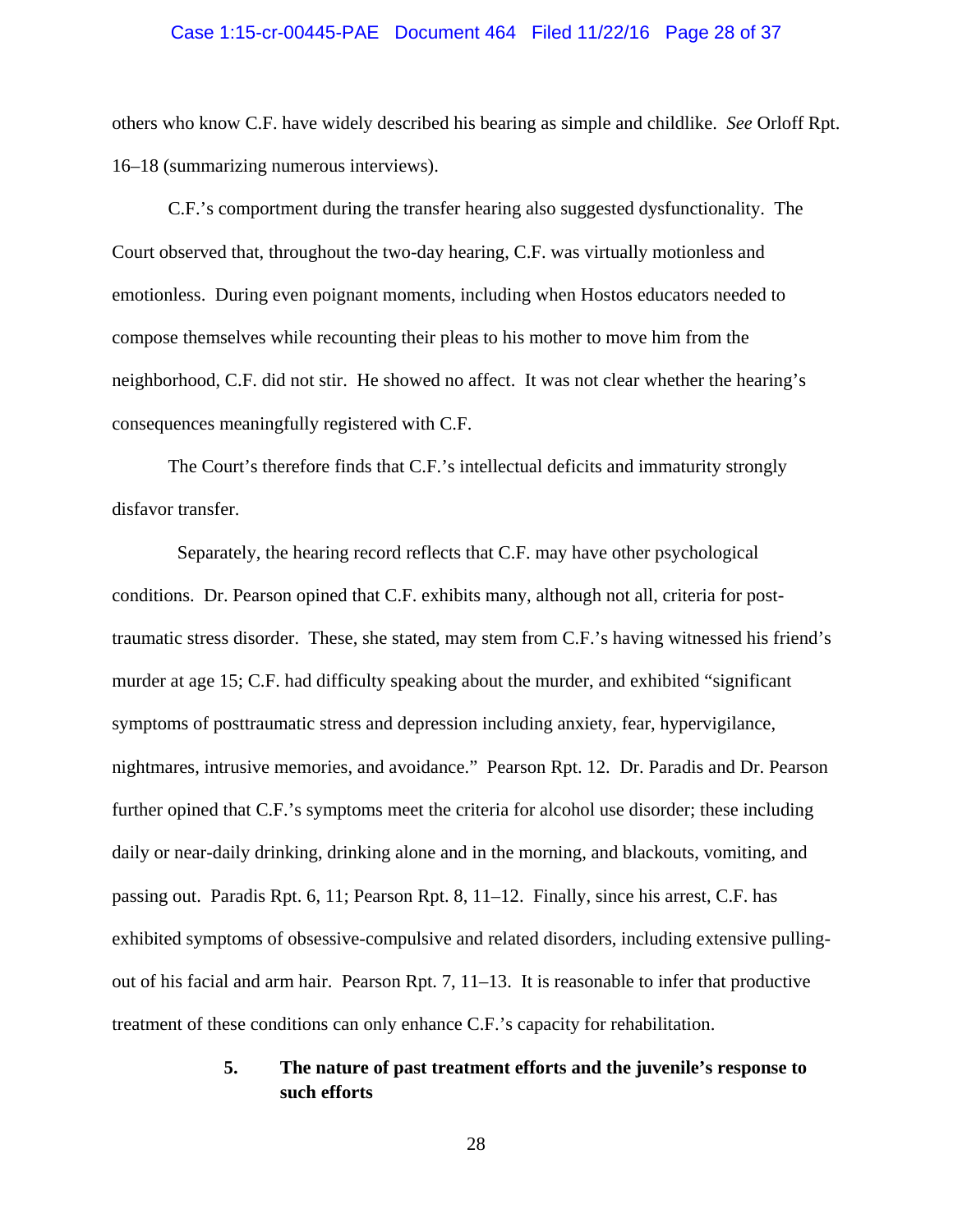### Case 1:15-cr-00445-PAE Document 464 Filed 11/22/16 Page 29 of 37

This § 5032 factor assesses the juvenile's past experiences with treatment, and what they reflect about whether the juvenile would likely rehabilitate through juvenile treatment. Some courts have limited this factor to formal juvenile treatment or counseling. Where the juvenile has not received such treatment, these courts have found the factor neutral, *see, e.g.*, *United States v. Juvenile Male,* No. 14-CR-645 (JFB), 2015 WL 6550344, at \*10 (E.D.N.Y. Oct. 23, 2015), or to favor continued juvenile status, *see, e.g.*, *United States v. Leon D.M.*, 953 F. Supp. 346, 349 (D.N.M. 1996). Others have considered a wider range of attempted correctives or interventions, formal and informal, including to social workers, therapists, school guidance counselors, and substance abuse programs. *See, e.g.*, *United States v. Doe*, 145 F. Supp. 3d 167, 187 (E.D.N.Y. 2015); *A.O, a Male Juvenile*, 2016 WL 4197597, at \*9–10. The Court here takes this broader approach, on the premise that such experiences, failed or successful, have potential to shed light on the juvenile's capacity to rehabilitate. *See Juvenile Male No. 1*, 47 F.3d at 71–72.

C.F. has no record of juvenile delinquency. He thus has no record of formal treatment following an adjudication of delinquency. In fact, before his arrest in this case, C.F., despite his various deficiencies, traumas, and behavioral issues, appears never to have had *any* assistance from any mental health professional apart from social workers at his mainstream schools. *See*  Pearson Rpt. 7, 14 ("[H]e never had formal mental health intervention or treatment in the community, and although it was recommended more than once in the IEPs [individualized education programs], he was not transferred to a special school.")

However, C.F. has experienced two other types of interventions or treatment. The Court considers what these indicate as to C.F.'s capacity for rehabilitation.

*Counseling at Hostos*: As noted, at Hostos, C.F. received counseling from social worker Dalmau and others. These educators' efforts, and their genuine affection for C.F., were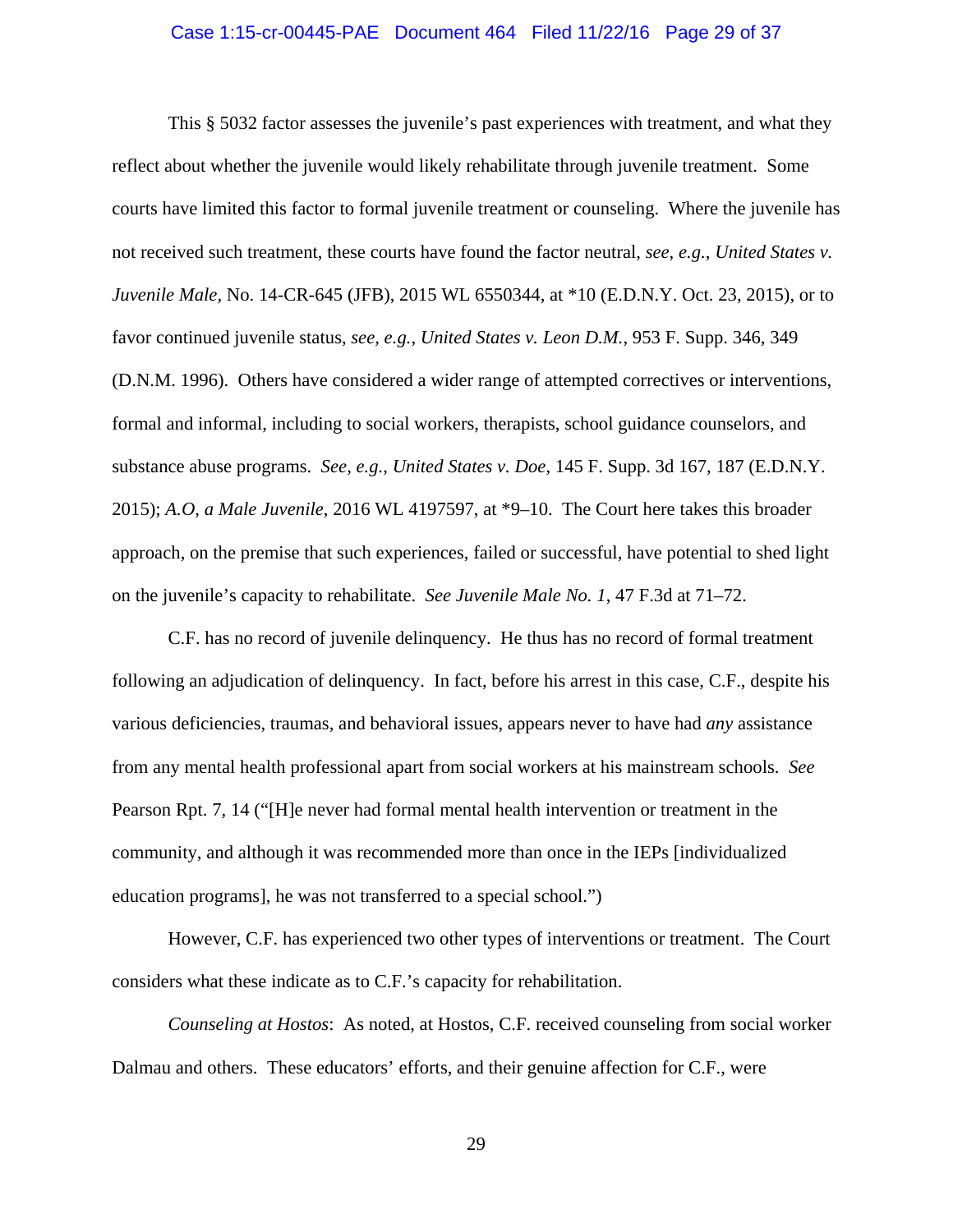### Case 1:15-cr-00445-PAE Document 464 Filed 11/22/16 Page 30 of 37

impressive. Dalmau testified that he advised C.F. not to commit crimes or sell drugs. Tr. 222– 23, 229. As the Government fairly notes, that C.F. did not heed this sensible guidance may suggest resistance to course correction.<sup>14</sup> But this is so only to a modest degree: As Dalmau and Stillwell testified, their main message—to C.F. and his mother—was that, to progress, C.F. needed to leave the neighborhood. For reasons the record leaves unclear, C.F.'s mother decided that C.F. would remain. Under these circumstances, C.F.'s continued crimes and downward spiral in the face of Dalmau's wise counsel does not show non-interest in self-improvement. On the contrary, Dalmau testified that he believes that, had C.F. been transplanted to a new neighborhood, C.F. would have positively responded. Tr. 218–19.15

*Post-arrest juvenile detention*:Since his arrest, C.F. has been held—for the first time in his life—in juvenile detention. He is housed at the Essex County Juvenile Detention Center in New Jersey, where he attends Sojourn High School, a school for middle and high-school age youth awaiting adjudication of claims of delinquency. He has been evaluated by a psychiatrist and is being seen by a medical social worker. As to behavior, C.F. has not incurred any disciplinary infractions at Sojourn since his juvenile detention has begun. He has been

 $\overline{a}$ 

<sup>&</sup>lt;sup>14</sup> On March 29, 2013, when C.F. was 15 years 1 month old, he received similar advice—not from a professional therapist or psychologist, but from an unidentified Facebook user with the username "Chuchie Marte." C.F. stated that he knew the potential criminal consequences of being a part of a gang but that "I can't stop it." GX 27, at 7324. Chuchie Marte responded: "O I know how you could stop [it] DROP THE FUCKING GANG NIGGA." *Id*. at 7324–25. C.F. replied: "I can't an I won't we not a gang we a family." *Id.* at 7325.

 $15$  In a letter to the Court submitted by Orloff, C.F. indicated that he now appreciates that he must leave his neighborhood and, if necessary, his mother: "I know itil probably be a little hard at first but I told my mom when I get out Ima stay at my grandmothers house or aunts she said ok my grandmother will take me to church an my oncle will get me a job at his simatary at lest till I finish school so I can start my dreams hopefully my mother will move by than an I be back with her." Orloff Rpt. Ex. 5, at 7.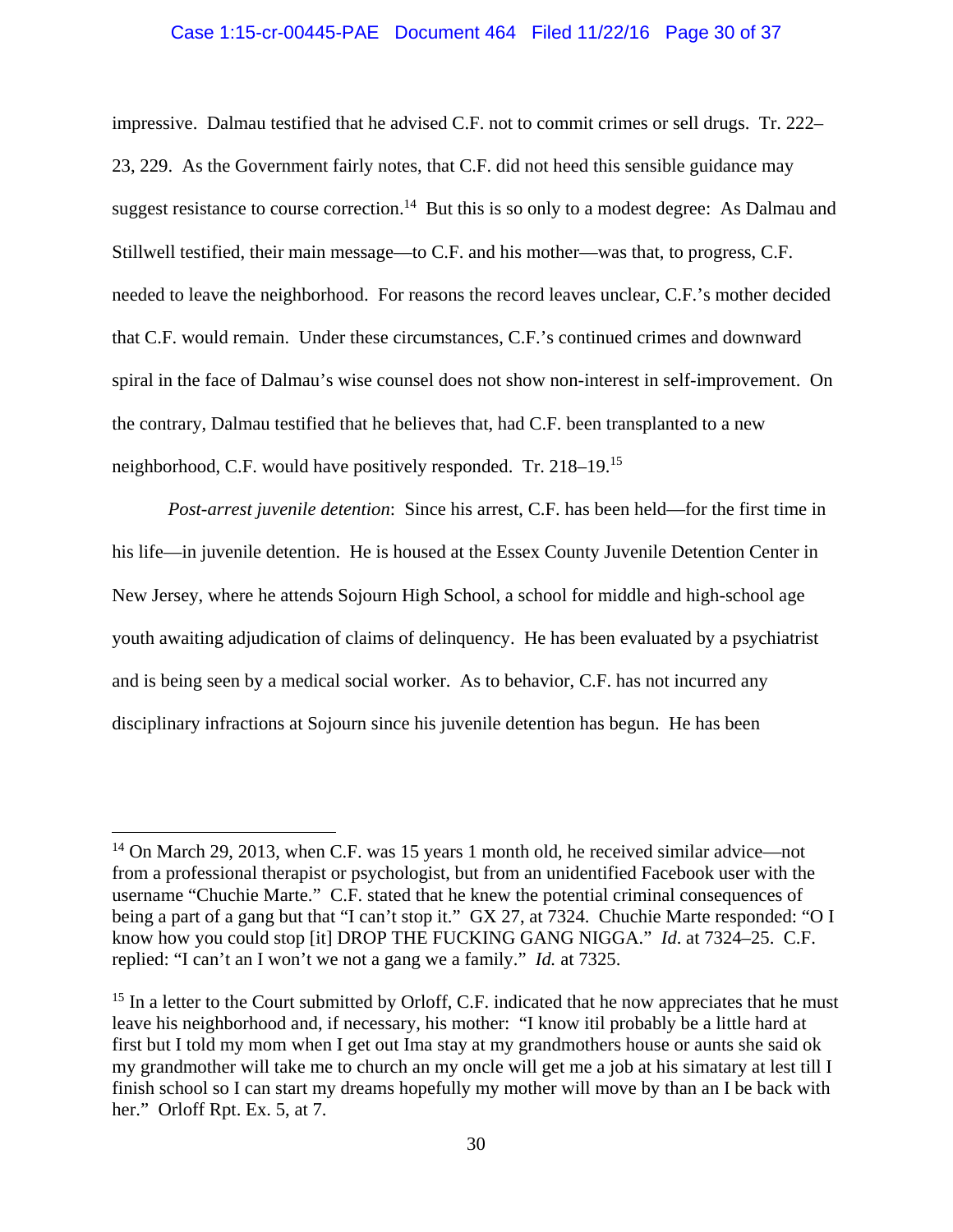# Case 1:15-cr-00445-PAE Document 464 Filed 11/22/16 Page 31 of 37

commended for peaceful behavior, joined the facility's church group, and responded well to the juvenile setting. *See* Orloff Rpt. 20–21 & Ex. 16; Pearson Rpt. 7.

As to academic work, after arriving at Sojourn, C.F. was given an adult basic education test to determine the academic level that best matched his abilities. He was placed in a 3rd-grade level class. In his first quarter, C.F. earned 2 As (in English and United States History) and 6 Bs (in Geometry, General Science, Physical Science, Literacy, Health, and Physical Education). In his second quarter, C.F. earned 6 As (in Art, Geometry, English, General Science, United States History, and Literacy); and 2 Bs (in Spanish and Computers). Comment entries on C.F.'s report card state either "good class participation" or "steady progress," or both, for several classes; for no class are the entries "disruptive—poor conduct" or "inattentive/distracted" checked. Although some of C.F.'s improved performance is likely due to the effectively mandatory nature of attendance at Sojourn, these grades and favorable comments also fairly reflect a newfound seriousness of purpose. *See* DX 11, at 2–4; DX 16; Tr. 258 (Orloff); Tr. 289 (Pearson).

Mitigation specialist Orloff credibly testified that, based on her interviews with Sojourn personnel—including two social workers, a mental health supervisor, and a physician—C.F. is benefitting from an academic environment in which classes are smaller, structured and tailored to his needs, and classmates are at his level, *see* Tr. 259–60 ("Nobody is making fun of him. Nobody is calling him retarded. He can ask [a teacher] one on one for help. He is not afraid to raise his hand anymore."), and is fitting in socially. Tr. 262. Dr. Pearson, who also visited Essex, similarly reported that C.F. is engaged in schoolwork, benefitting from small classes (3–4 students per class), and has not had any "behavior issues." Dr. Pearson testified that C.F. has acknowledged his earlier alcohol abuse—he has not had access to alcohol at Essex—and is working on it with counselors. Tr. 289, 328, 332–33.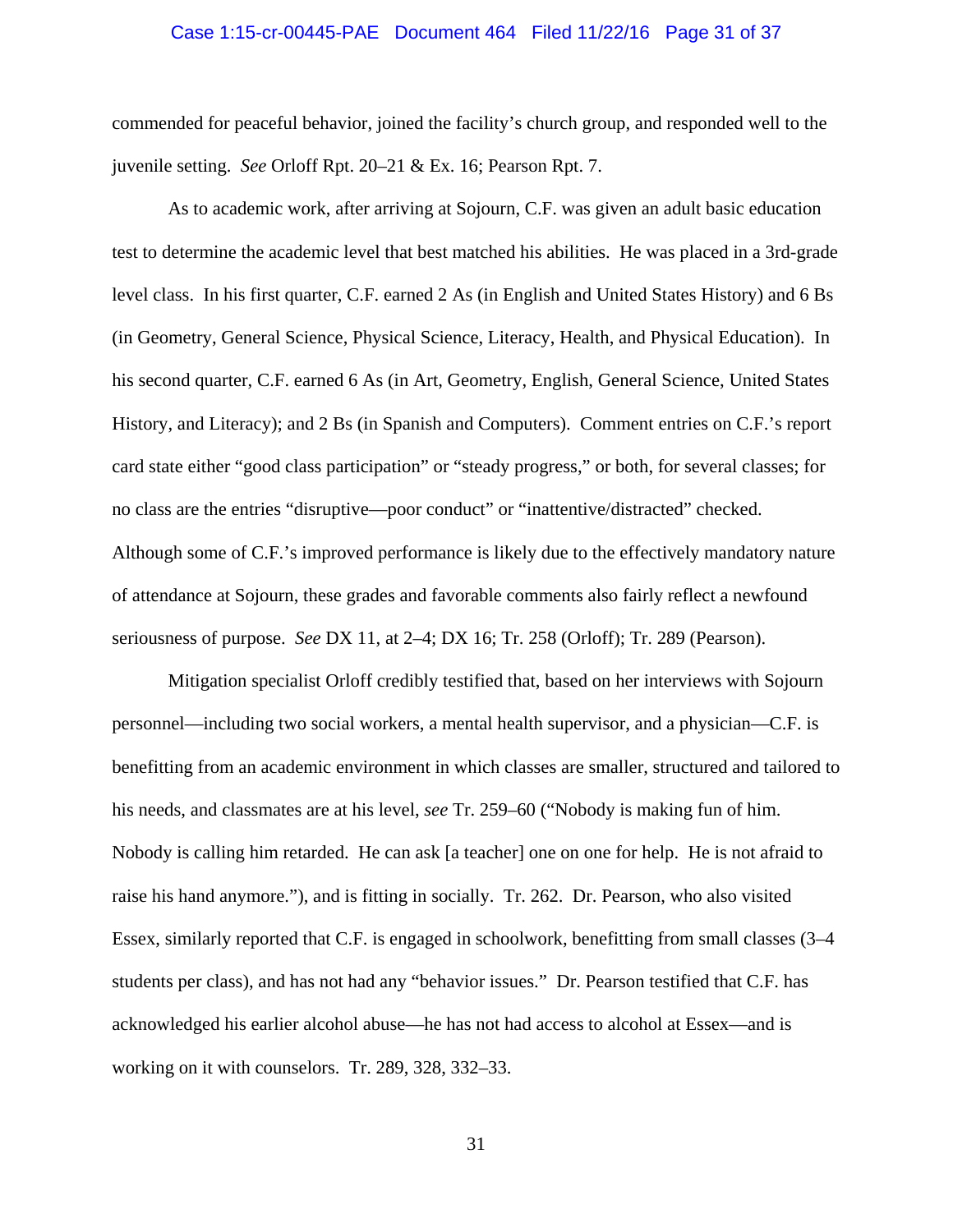### Case 1:15-cr-00445-PAE Document 464 Filed 11/22/16 Page 32 of 37

The data from Essex and Sojourn reflecting C.F.'s behavioral and academic progress while in juvenile detention is, of course, preliminary. On the issue of C.F.'s likelihood of rehabilitation, it is far from conclusive. But C.F.'s progress since beginning juvenile detention is noteworthy because it has occurred under the circumstances in which the Hostos educators predicted that C.F. would advance. They stated that C.F. needed a structured academic environment, intensive one-on-one instruction, and emotional support. *See, e.g.*, Tr. 208 (Stillwell); Tr. 173 (Hasan). Dr. Pearson recommended the same arrangement, plus inpatient substance abuse treatment, individual and group psychotherapy, and cognitive remediation—all of which C.F. is receiving. Pearson Rpt. 14–15; Tr. 327–30.<sup>16</sup>

While C.F.'s current experience does not reveal how he would adapt if found delinquent and assigned to a long-term juvenile treatment program, C.F.'s experience at Essex and Sojourn since December 2015 is as close a proxy as exists. On the basis of C.F.'s progress since then, and based on the Hostos educators' assessment that C.F. would respond favorably to a rehabilitative program of similar design, the Court finds that C.F.'s response to past treatment efforts strongly disfavors transfer.

## **6. The availability of programs designed to treat the juvenile's behavioral problems**

A district court need not identify a specific program that would accept a juvenile delinquent for official detention, but it must inquire into the availability of programs suitable to treat the juvenile. *See Nelson I*, 68 F.3d at 590–91. The Government, which bears the burden of persuasion, must do more than assert that suitable programs are unavailable. It must show "that

<sup>&</sup>lt;sup>16</sup> Dr. Pearson opined that C.F. is capable of "learning a trade and living a productive life." Pearson Rpt. 15. She believes he is capable of working at a job like stocking shelves, mail delivery, housekeeping, or maintenance. Tr. 323, 340.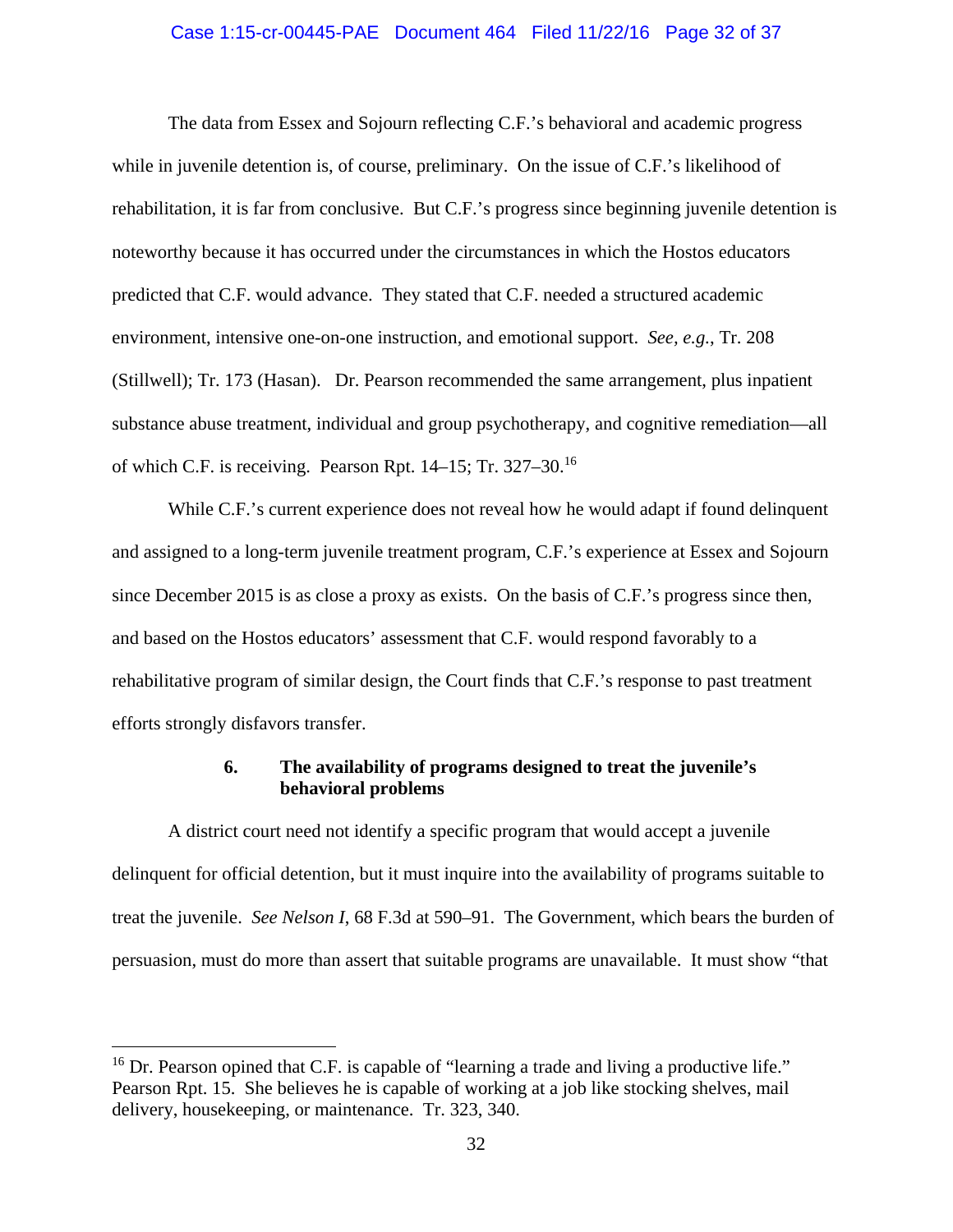### Case 1:15-cr-00445-PAE Document 464 Filed 11/22/16 Page 33 of 37

it has investigated various options but is still unable to find a suitable and available program." *Id.* Because the burden is the Government's, "a court cannot require the defendant to locate his own correctional facility." *Id.* at 591. The Court must base its determination of whether a better likelihood of rehabilitation exists in juvenile detention or adult incarceration on a comparison between juvenile and adult facilities. *Id.*

 Far from finding that the Government has shown the unavailability of suitable programs, the record reflects, and the Court here finds, that juvenile detention facilities suitable for C.F. do exist. The Bureau of Prisons ("BOP") does not itself operate juvenile detention facilities. But the BOP has entered into contracts with facilities to provide for the care and confinement of juveniles sentenced under the JJDPA. In this case, a knowledgeable BOP administrator, Peter Brustman, has attested that among these are contracts with two such facilities—a governmental facility in South Dakota and a private facility in Texas—that are secure so as to be suitable for juveniles found delinquent based on violent offenses. *See* GX 11, ¶¶ 5–6 (affidavit of Peter Brustman) ("Brustman Aff.").<sup>17</sup>

 Moreover, Brustman attests, to secure a contract with the BOP, a contractor must have met a series of requirements regarding its programs. Among the requirements relevant to C.F.'s needs are that: (1) Each federal juvenile in custody receive at least 50 hours of formal quality

 $\overline{a}$ 

<sup>&</sup>lt;sup>17</sup> Brustman is Assistant Administrator for Operations for the Residential Reentry Management Branch ("RRMB") of the BOP's Reentry Services Division. As such, he oversees the BOP staff responsible for oversight of contract procurement functions within RRMB relating to residential reentry and juvenile residential services contracting. In his prior role, between February 2015 and April 2016, Brustman oversaw BOP staff responsible for contract administration related to residential reentry and juvenile facilities nationwide. Brustman Aff. ¶¶ 1–2. Brustman attests that 70–75% of federal juveniles committed to the BOP's custody were adjudicated based on a violent offense; that 9% were adjudicated based on drug-related offenses; and that of the 64 juveniles (61 males, 3 females) currently housed by the BOP, 41 are housed in a secure facility. *Id.* ¶ 7.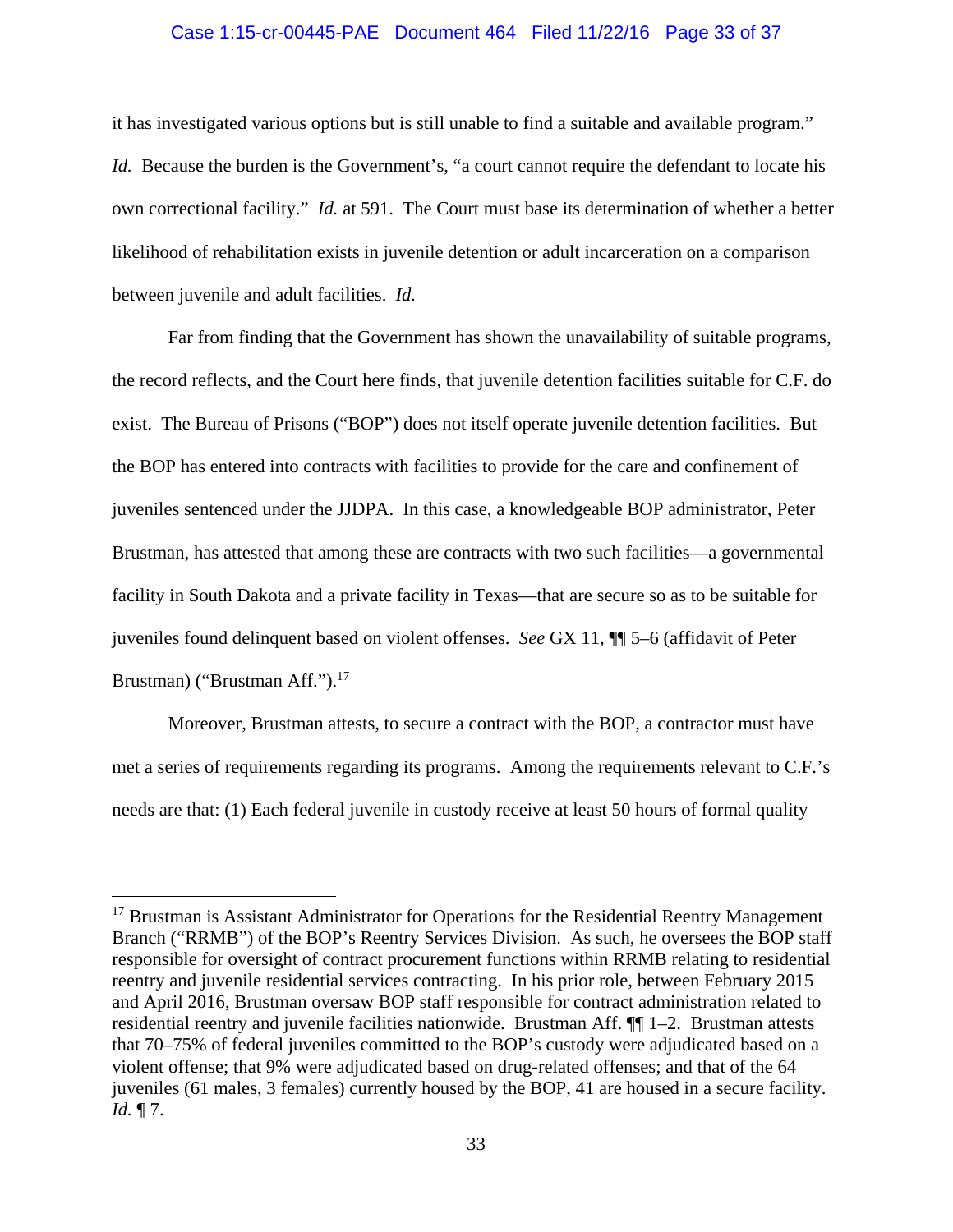### Case 1:15-cr-00445-PAE Document 464 Filed 11/22/16 Page 34 of 37

programming per week, including, as needed, programs relating to literacy, *id.* ¶ 9; (2) the facility's formal programs be "meaningful, measurable, and responsive to the educational, cultural, emotional, physical and spiritual needs" of the population, *id.* ¶ 10; (3) the facility develop an individual program plan ("IPP") for each juvenile, *id.* ¶ 10–11; (4) each juvenile receive a minimum of four hours of school per weekday at the appropriate level, whether it be elementary, secondary, or more advanced, *id.* ¶ 12; (5) the facility supply vocational training, *id.*  ¶ 14; and (6) the facility provide an "independent living preparation" course as a supplement to the juvenile's formal education, which must include modules on gang awareness, crime victim awareness, and cognitive skills, *id.* ¶ 15.

 Significant in light of C.F.'s particular needs, the contractor is required to provide, to all juveniles, a minimum of 30 hours of substance abuse education, *id*. ¶ 16, and, to juveniles found to need it, chemical dependency treatment, which must include weekly group and individualized counseling by therapists who are certified addiction counselors, *id.* ¶ 17. The contractor must also provide counseling and psychological services consistent with the needs of each juvenile, based on assessment and a clinical diagnosis; the juvenile's IPP should address treatment needs, including for emotional disturbance and mental illness. *Id.* ¶ 18. Assessments of the juvenile must be conducted within two weeks of arrival and must address the needs of juveniles with histories of learning disability, substance abuse, mental illness and retardation, emotional disturbance, violence, and gang involvement. *Id.* ¶¶ 24–25.

 On the basis of this account by the BOP, these two facilities, at a minimum, are available to C.F. and suited for his needs.<sup>18</sup> The Government, in fact, so concedes. Gov. Br. 27. The

 $\overline{a}$ 

 $18$  Based on Orloff's research, the defense argues that other juvenile detention facilities, including state facilities closer to New York, are qualified to tend to C.F.'s needs. Def. Br. 19. That may prove so, but absent vetting by and a contract with BOP, the Court cannot assume that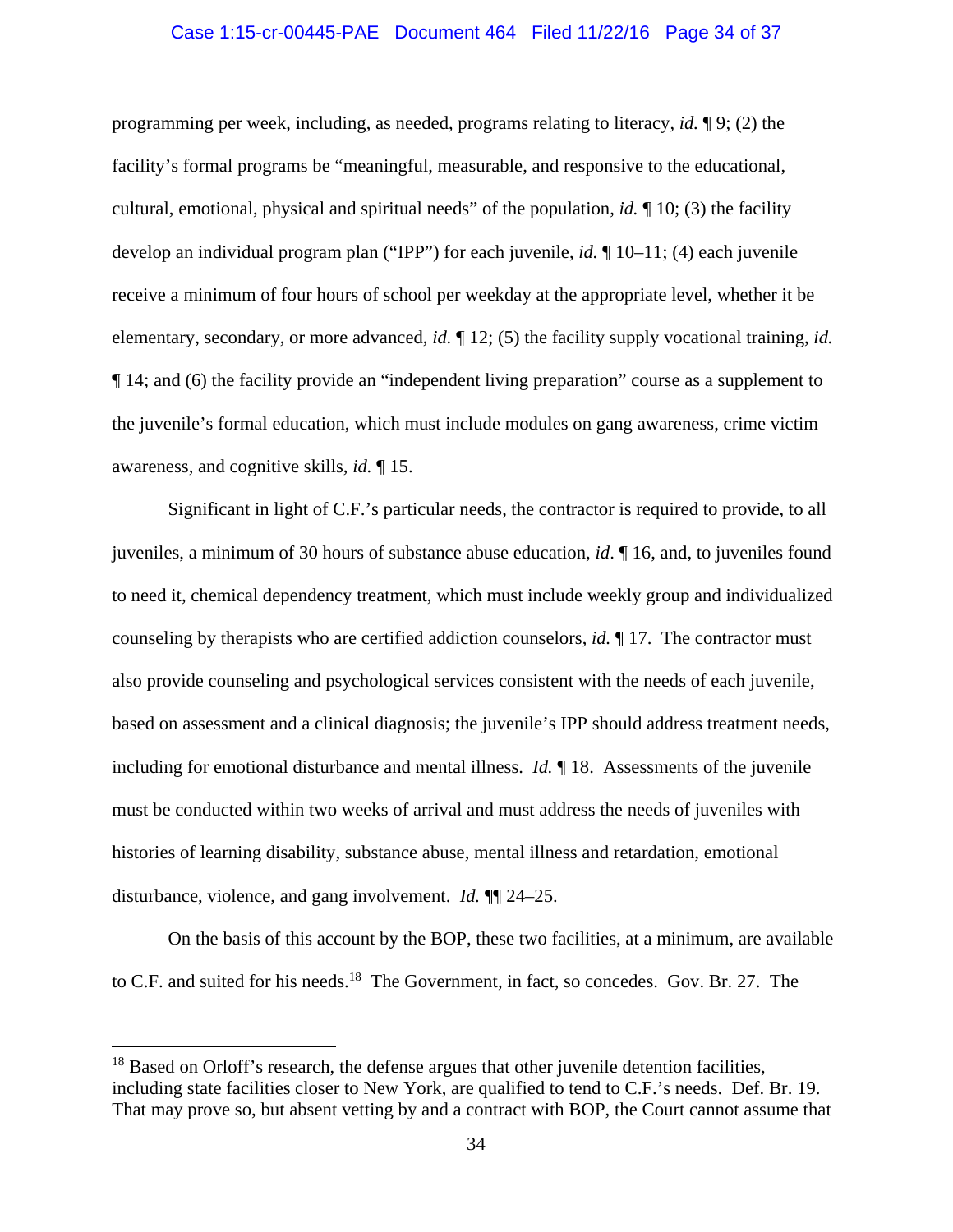#### Case 1:15-cr-00445-PAE Document 464 Filed 11/22/16 Page 35 of 37

Government's argument is instead that the BOP's secure facilities for adults—*i.e.*, the BOP prisons which house adults members of violent gangs—contain similar programming (*e.g.*, educational, vocational, psychotherapeutic, and substance abuse programs). *Id.* at 27–30. On this basis, the Government argues, the sixth § 5032 factor is in equipoise, and weighs neither for nor against transfer.

 The Court finds otherwise. Without diminishing the good-faith efforts that the BOP's personnel at its adult facilities would surely make to treat C.F., the Government has not shown that the programs at these facilities for juveniles are equal, let alone superior, to those at the facilities with which it contracts that are dedicated specifically to the needs of juveniles. And even assuming comparable programming, the Government has not represented that, if housed at a federal prison, C.F. would be kept separate from adult offenders. C.F.'s recent experience at the juvenile facility in New Jersey is strong evidence that—as his Hostos teachers had predicted—his rehabilitation depends on removing him from negative adult and environmental influences. The Court's firm conclusion is that C.F. is more likely to rehabilitate if housed in a treatment facility far afield—in terms of population and geography—from the terrain in which his gang activity occurred. The Court is skeptical that, if housed in an adult facility and daily

such facilities are available to C.F. The Court separately notes that in the recent (August 2016) decision in *A.O., a Male Juvenile*, Judge Failla identified juvenile facilities nearer to New York that—had transfer to adult status not been warranted—would have been suitable for that federal defendant, who like C.F. was alleged to have been a violent member of a Bronx gang. *See* 2016 WL 4197597, at \*11 ("Although there are no such facilities in New York State, there are facilities where A.O. could be housed in Maine and the District of Columbia, as well as other similar facilities in other areas of the United States."); *cf. Juvenile Male*, 844 F. Supp. 2d at 347 (noting "some indication that state juvenile facilities in either Pennsylvania or Maine might be able to house the defendant"). The present record does not permit the Court to assess whether these nearer facilities are available to or suitable for C.F. The Court's ruling denying transfer assumes *arguendo* that they are not. The Court, however, expects the BOP—in the event C.F. is found delinquent and the BOP is called upon to place C.F. in a juvenile facility—to explore carefully whether suitable placement options closer to New York are available.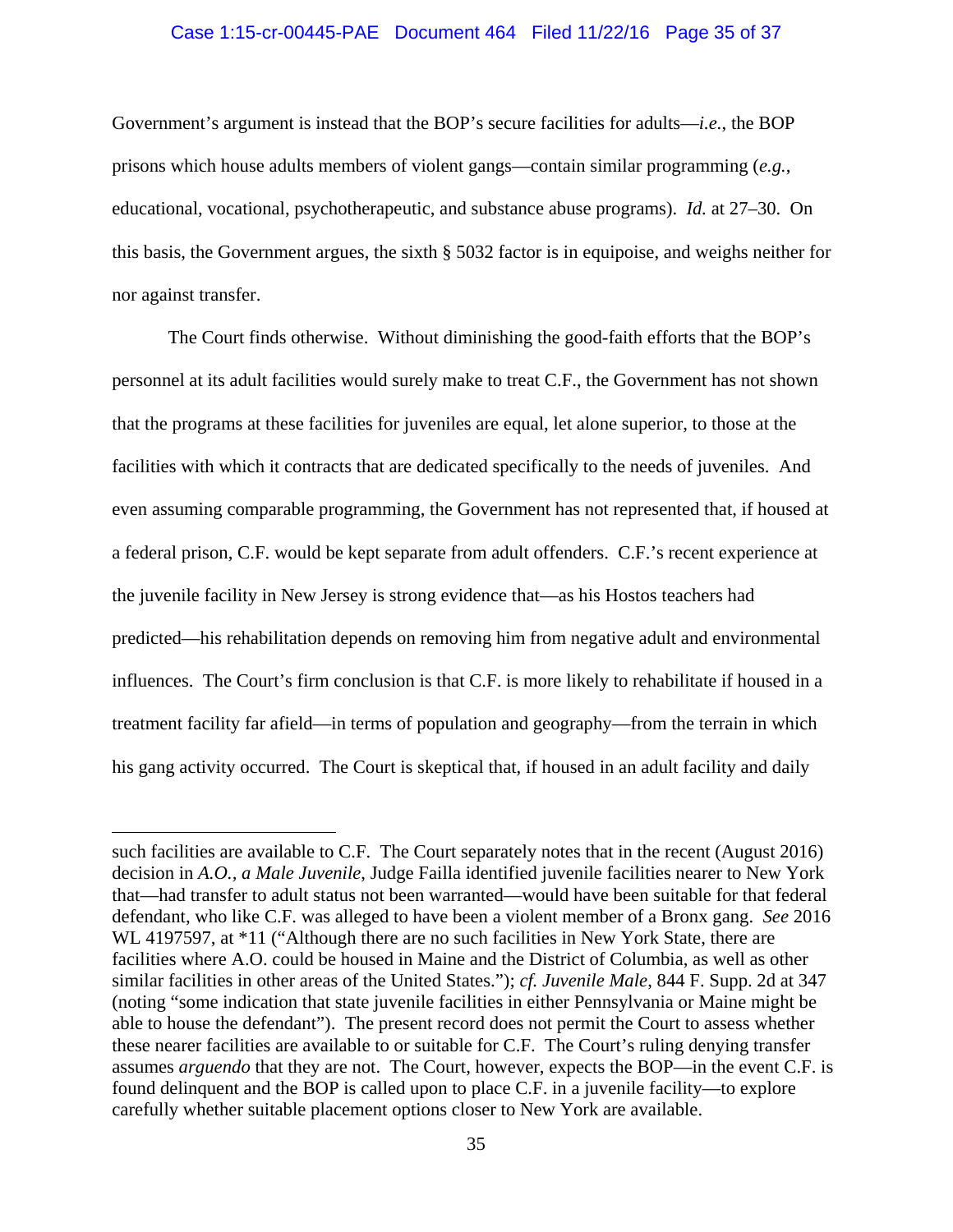# Case 1:15-cr-00445-PAE Document 464 Filed 11/22/16 Page 36 of 37

encountering hardened and violent offenders in their 20s, 30s, and beyond, C.F. will mature and develop productive life skills.

The Court therefore finds that the sixth  $\S$  5032 factor here strongly disfavors C.F.'s transfer. C.F.'s ability to rehabilitate will be significantly enhanced by immersion in a juvenile treatment facility like the one in which he is presently situated.

### **CONCLUSION**

 Since the transfer hearing, the Court has given focused attention to the § 5032 factors. Considered in isolation, four of these factors strongly favor juvenile treatment, one strongly favors transfer to adult status, and a sixth is neutral. That tabulation is misleading, however, because the single most important individual factor (the nature of the offenses charged) favors transfer, and because, as the foregoing discussion reflects, the four factors that favor juvenile treatment materially overlap. Viewing the factors in combination, this is a close case, on which reasonable minds may differ.

In the end, the Court's judgment, viewing the six factors together, is that the interests of justice do not favor transfer to adult prosecution. The Government has not proven, as it must to attain transfer, "that [C.F.'s] rehabilitation is *not* likely." *Nelson II*, 90 F.3d at 641 (emphasis in original). Rather, the assembled record supports that C.F. is a work in progress. Saddled with severe intellectual deficits and psychological issues, raised in a toxic home and housing-project environment in which his parents neglected him and modeled destructive habits, and personally threatened by gang violence and lacking protection, C.F. lacked the social maturity and practical coping skills to ward off the allure of his older brother's gang. But in the past 10 months, since placed in an out-of-state juvenile facility following his arrest, C.F. has made significant strides, behaviorally and academically, seemingly vindicating his Hostos teachers' view that, if removed